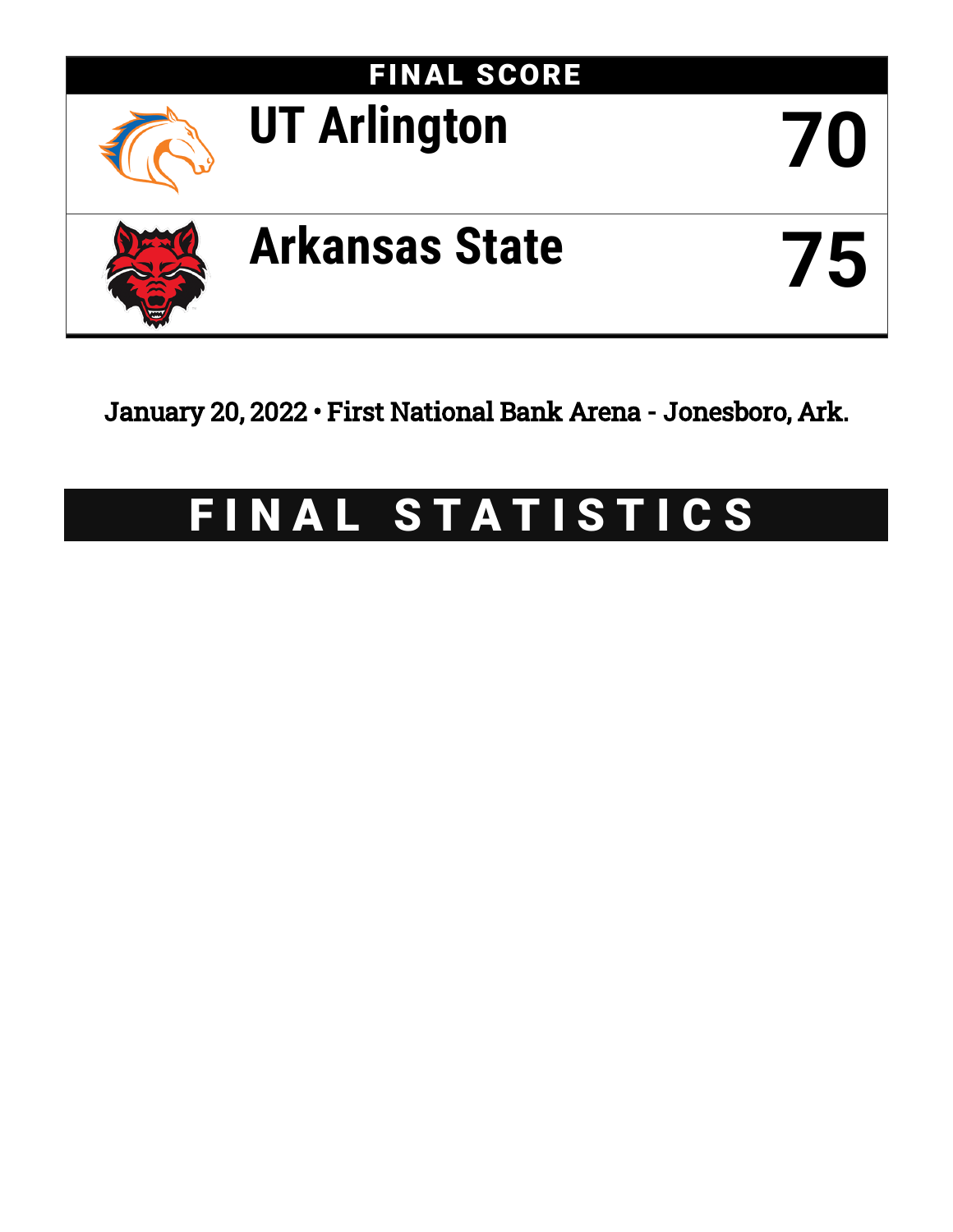## **Official Box Score UT Arlington vs Arkansas State Game Totals -- Final Statistics January 20, 2022 at First National Bank Arena - Jonesboro, Ark.**



## **UT Arlington 70**

| No. | Plaver                  | S  | Pts      | FG       | 3FG      | FT        | OR             | DR | TR       | PF           | A        | TΟ | <b>B</b> lk  | Stl           | Min        | $+/-$        |
|-----|-------------------------|----|----------|----------|----------|-----------|----------------|----|----------|--------------|----------|----|--------------|---------------|------------|--------------|
| 00  | AKOBUNDU-EHIOGU, KAODIF | F  | 8        | $4 - 4$  | $0-0$    | $0-0$     | 3              | 6  | 9        | 4            | 0        | 2  | 4            | 2             | 31         | -9           |
| 01  | LEVI, JAVON             | G  | 8        | $3 - 8$  | $0 - 1$  | $2 - 2$   | 0              | 4  | 4        | 3            | 3        |    | 0            |               | 26         | $\mathbf 0$  |
| 04  | AZORE, DAVID            | G  | 18       | $4 - 12$ | 1-3      | $9 - 10$  | 0              | 2  | 2        | 3            | 1        | 6  | 0            | 0             | 28         | $\mathbf{0}$ |
| 20  | <b>ELAME, NICOLAS</b>   | G  | 11       | $5-9$    | $0 - 3$  | $1 - 1$   | $\overline{2}$ | 3  | 5        | 4            | 2        | 1  | $\mathbf{0}$ | $\mathcal{P}$ | 29         | $-9$         |
| 23  | MWAMBA, PATRICK         | F. | 15       | $6 - 12$ | $3 - 5$  | $0 - 0$   | 2              | 2  | 4        | 3            | 3        | 1  | 0            | 2             | 25         | -4           |
| 03  | <b>BISCHOFF, CARSON</b> | G  | 3        | $1 - 2$  | $1 - 2$  | $0 - 0$   | 0              | 0  | $\Omega$ | $\Omega$     | $\Omega$ | 0  | $\Omega$     | 0             | 17         | $-5$         |
| 05  | TALBOT, BRANDYN         | G  | 3        | $1 - 3$  | $1 - 3$  | $0 - 0$   | 0              |    |          | 0            | $\Omega$ | 0  | 0            | 0             |            | 3            |
| 10  | <b>HOIBERG, JACK</b>    | G  | $\Omega$ | $0 - 3$  | $0 - 1$  | $0 - 0$   | 0              | 0  | 0        | $\mathbf{0}$ | 2        |    | 0            | $\Omega$      | 14         | -5           |
| 22  | <b>WILSON, SHEMAR</b>   | F. | 0        | $0 - 0$  | $0 - 0$  | $0 - 0$   | 0              | 1  |          | 0            | $\Omega$ | 0  | 0            | 0             | 8          |              |
| 24  | YOUNG JR., MONTEZ       | F. | 4        | $2 - 3$  | $0 - 0$  | $0 - 0$   | 0              |    |          | 2            | 2        | 0  | $\Omega$     |               | 15         | $-3$         |
|     | <b>TEAM</b>             |    |          |          |          |           | 0              | 0  | 0        | 0            |          | 2  |              |               |            |              |
|     | <b>TOTALS</b>           |    | 70       | 26-56    | $6 - 18$ | $12 - 13$ | 7              | 20 | 27       | 19           | 13       | 14 | 4            | 8             | <b>200</b> |              |

| <b>Shooting By Period</b><br>Period | FG        | FG%   | 3FG      | 3FG%  | FT.       | FT%   | Deadball Rebounds: 1,0<br>Last FG: 2nd-00:07               |
|-------------------------------------|-----------|-------|----------|-------|-----------|-------|------------------------------------------------------------|
| 1st Half                            | 14-27     | 52%   | $3 - 8$  | 38%   | $4-5$     | 80%   | Biggest Run: 8-0                                           |
| 2nd Half                            | $12 - 29$ | 41%   | $3-10$   | 30%   | $8 - 8$   | 100%  | Largest lead: By 14 at 1st-04:13<br>Technical Fouls: None. |
| Game                                | 26-56     | 46.4% | $6 - 18$ | 33.3% | $12 - 13$ | 92.3% |                                                            |

# **Arkansas State 75**

| No. | Plaver                   | S  | Pts | FG       | 3FG      | FТ        | OR       | DR | TR       | PF       | A  | TO           | <b>B</b> lk | Stl      | Min        | $+/-$          |
|-----|--------------------------|----|-----|----------|----------|-----------|----------|----|----------|----------|----|--------------|-------------|----------|------------|----------------|
| 00  | FIELDS, CALEB            | G  | 12  | $4-6$    | $2 - 3$  | 2-2       | 0        | 4  | 4        |          | 6  | 3            | 0           | 0        | 32         | 8              |
| 03  | SILLS, DESI              | G  | 16  | $6 - 11$ | $2 - 5$  | $2 - 2$   | $\Omega$ | 4  | 4        | 4        |    | 5            | 0           | 2        | 28         | 8              |
| 15  | OMIER, NORCHAD           | F  | 18  | $6 - 13$ | $0 - 0$  | $6 - 10$  | 9        |    | 16       | 3.       | 2  |              | 0           | 2        | 36         | 11             |
| 22  | <b>WESLEY, KEYON</b>     | F. | 4   | $2 - 3$  | $0 - 0$  | $0 - 0$   | 0        |    |          | 0        | 2  | 1            | 0           | 0        | 18         | 4              |
| 23  | <b>EATON, MARQUIS</b>    | G  | 16  | $4 - 11$ | $1 - 3$  | 7-8       | 0        | 4  | 4        | 4        | 8  | 3            | 0           | 2        | 33         | -1             |
| 01  | DAVIS, MARKISE           | F  | 6   | $3 - 4$  | $0 - 1$  | $0 - 0$   | 0        |    |          | $\Omega$ | 1  | $\Omega$     |             | $\Omega$ | 19         | $\mathbf{0}$   |
| 02  | FELTS, AVERY             | G  | 3   | $1 - 3$  | 1-3      | $0 - 0$   | $\Omega$ |    |          | 0        | 0  | $\Omega$     | 0           |          | 13         | 1              |
| 05  | <b>WILLIS, CHRISTIAN</b> | G  | 0   | $0 - 1$  | $0 - 1$  | $0 - 0$   | 0        |    |          | 0        | 0  |              | 0           | 0        | 14         | $\overline{4}$ |
| 10  | FARRINGTON, MALCOLM      | G  | 0   | $0 - 1$  | $0 - 1$  | $0 - 0$   | 0        | 0  | $\Omega$ | 0        | 0  | 0            | 0           | 0        | 4          | -4             |
| 50  | <b>JACKSON, ANTWON</b>   | F. | 0   | $0 - 0$  | $0 - 0$  | $0 - 0$   |          | 0  | 1        | 0        |    | 0            | 0           | 0        | 4          | -6             |
|     | TEAM                     |    |     |          |          |           | $\Omega$ | 0  | $\Omega$ | $\Omega$ |    | $\mathbf{0}$ |             |          |            |                |
|     | <b>TOTALS</b>            |    | 75. | 26-53    | $6 - 17$ | $17 - 22$ | 10       | 23 | 33       | $12 \,$  | 21 | 14           |             |          | <b>200</b> |                |

| Game                                | $26 - 53$ | 49.1% | $6 - 17$ | 35.3%      | $17 - 22$ | <b>77.3%</b>     |
|-------------------------------------|-----------|-------|----------|------------|-----------|------------------|
| 2nd Half                            | $15 - 25$ | 60%   | 4-8      | 50%        | $15 - 20$ | 75%              |
| 1st Half                            | 11-28     | 39%   | $2-9$    | <b>22%</b> | $2-2$     | 100 <sup>%</sup> |
| <b>Shooting By Period</b><br>Period | FG        | FG%   | 3FG      | 3FG%       | FТ        | FT%              |

*Deadball Rebounds:* 2,0 *Last FG:* 2nd-01:46 *Biggest Run:* 9-0 *Largest lead:* By 9 at 2nd-01:46 *Technical Fouls:* None.

| Game Notes:                                                             | <b>Score</b>                             | 1st | 2 <sub>nd</sub> | тот | <b>Points</b> | <b>UTA</b>     | ASU            |
|-------------------------------------------------------------------------|------------------------------------------|-----|-----------------|-----|---------------|----------------|----------------|
| Officials: Mike Nance, Owen Shortt, Steven Anderson<br>Attendance: 1161 | UTA                                      | 35  | 35              | 70  | In the Paint  | 26             | 32             |
|                                                                         | ASU                                      | 26  | 49              | 75  | Off Turns     |                | 19             |
| Start Time: 08:00 PM ET                                                 |                                          |     |                 |     | 2nd Chance    | 10             | 10             |
| End Time: 09:53 PM ET<br>Game Duration: 1:53                            | UTA led for 24:30. ASU led for 12:46.    |     |                 |     | Fast Break    |                | 13             |
| Conference Game:                                                        | Game was tied for 2:44.<br>Times tied: 8 |     | Lead Changes: 5 |     | Bench         |                |                |
|                                                                         |                                          |     |                 |     | Per Poss      | 1.061<br>31/66 | 1.172<br>34/64 |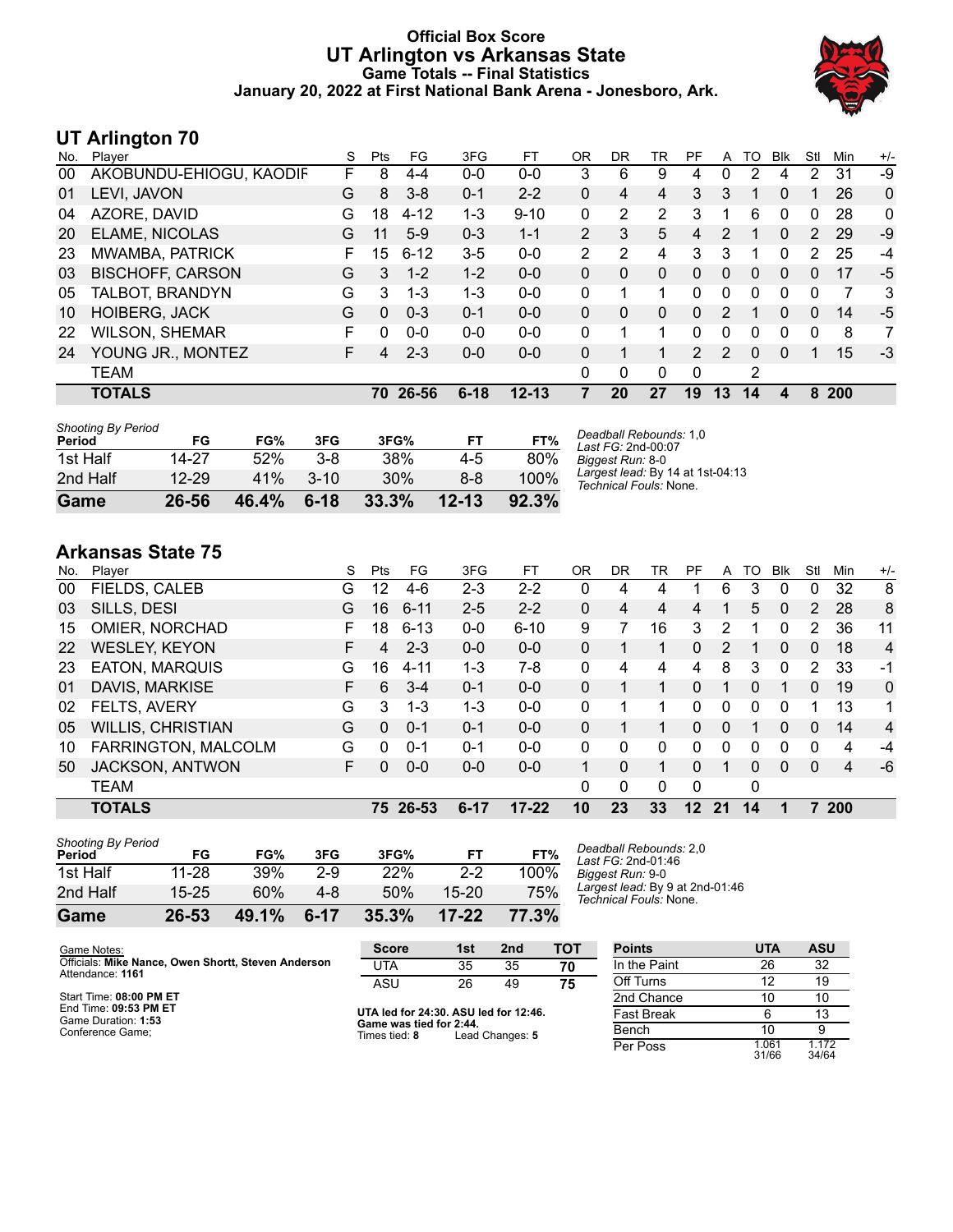## **Official Box Score UT Arlington vs Arkansas State First Half Statistics Only January 20, 2022 at First National Bank Arena - Jonesboro, Ark.**



## **UT Arlington 35**

| No. | Player                  | S  | <b>Pts</b>    | <b>FG</b> | 3FG     | <b>FT</b> | <b>OR</b>   | <b>DR</b> | <b>TR</b> | PF             | A | TO       | <b>B</b> lk | Stl      | Min            | $+/-$ |
|-----|-------------------------|----|---------------|-----------|---------|-----------|-------------|-----------|-----------|----------------|---|----------|-------------|----------|----------------|-------|
| 00  | AKOBUNDU-EHIOGU, KAODIF | F  | 2             | 1-1       | $0-0$   | $0-0$     | 0           | 3         | 3         | 0              | 0 |          |             |          | 14             | 3     |
| 01  | LEVI, JAVON             | G  | 6             | $3-5$     | $0 - 0$ | $0-0$     | 0           | 4         | 4         | $\overline{2}$ |   |          | 0           | 0        | 12             | 10    |
| 04  | AZORE, DAVID            | G  | 10            | $3-6$     | $0 - 2$ | $4 - 5$   | 0           | 0         | 0         |                |   | 2        | $\Omega$    | 0        | 11             | 9     |
| 20  | <b>ELAME, NICOLAS</b>   | G  | $\mathcal{P}$ | $1 - 1$   | $0 - 0$ | $0 - 0$   |             | 2         | 3         |                |   | 0        | $\Omega$    | 2        | 15             | 8     |
| 23  | MWAMBA, PATRICK         | F  | 8             | $3 - 7$   | $2 - 3$ | $0 - 0$   |             |           | 2         |                | 2 | 0        | 0           | 2        | 13             | 4     |
| 03  | <b>BISCHOFF, CARSON</b> | G  | $\Omega$      | $0 - 0$   | $0 - 0$ | $0 - 0$   | 0           | 0         | 0         | 0              | 0 | $\Omega$ | 0           | 0        | $\overline{4}$ | 0     |
| 05  | TALBOT, BRANDYN         | G  | 3             | $1 - 3$   | $1 - 3$ | $0 - 0$   | 0           | 1         | -1        | 0              | 0 | 0        | $\Omega$    | $\Omega$ | 7              | 1     |
| 10  | <b>HOIBERG, JACK</b>    | G  | $\Omega$      | $0 - 1$   | $0 - 0$ | $0 - 0$   | 0           | $\Omega$  | $\Omega$  | 0              | 2 |          | $\Omega$    | $\Omega$ | 8              | -1    |
| 22  | <b>WILSON, SHEMAR</b>   | F  | $\Omega$      | $0 - 0$   | $0 - 0$ | $0 - 0$   | 0           | $\Omega$  | $\Omega$  | 0              | 0 | 0        | $\Omega$    | $\Omega$ | 6              | 6     |
| 24  | YOUNG JR., MONTEZ       | F. | 4             | $2 - 3$   | $0 - 0$ | $0 - 0$   | 0           | 1         |           | 1              | 0 | $\Omega$ | $\Omega$    |          | 10             | 5     |
|     | TEAM                    |    |               |           |         |           | 0           | 0         | 0         | 0              |   | 1        |             |          |                |       |
|     | <b>TOTALS</b>           |    | 35            | 14-27     | $3 - 8$ | $4 - 5$   | $\mathbf 2$ | 12        | 14        | 6              |   | 6        | 2           | 6        | 100            |       |
|     |                         |    |               |           |         |           |             |           |           |                |   |          |             |          |                |       |

| <b>Shooting By Period</b><br>Period | FG    | FG%      | 3FG      | 3FG%  | F1        | FT%   | Deadball Rebounds: 1,0<br>Last FG Half: UTA 2nd-00:07 |
|-------------------------------------|-------|----------|----------|-------|-----------|-------|-------------------------------------------------------|
| 1st Half                            | 14-27 | 52%      | $3 - 8$  | 38%   | 4-5       | 80%   |                                                       |
| Game                                | 26-56 | $46.4\%$ | $6 - 18$ | 33.3% | $12 - 13$ | 92.3% |                                                       |

## **Arkansas State 26**

| No. | Player                   | S  | <b>Pts</b>    | <b>FG</b> | 3FG     | <b>FT</b> | <b>OR</b> | <b>DR</b> | <b>TR</b> | PF             | A | <b>TO</b> | <b>Blk</b>   | Stl      | Min | $+/-$ |
|-----|--------------------------|----|---------------|-----------|---------|-----------|-----------|-----------|-----------|----------------|---|-----------|--------------|----------|-----|-------|
| 00  | FIELDS, CALEB            | G  | 10            | $3 - 4$   | $2 - 2$ | $2 - 2$   | 0         | 2         | 2         |                |   |           | 0            | 0        | 16  | $-5$  |
| 03  | SILLS, DESI              | G  | 2             | $1 - 3$   | $0 - 1$ | $0 - 0$   | 0         | 3         | 3         | $\overline{2}$ | 0 | 2         | 0            |          | 12  | $-2$  |
| 15  | OMIER, NORCHAD           | F. | 8             | $4 - 7$   | $0 - 0$ | $0 - 0$   | 4         | 3         |           | 2              | 1 |           | 0            |          | 16  | -3    |
| 22  | <b>WESLEY, KEYON</b>     | F  | 4             | $2 - 3$   | $0 - 0$ | $0 - 0$   | 0         |           |           | 0              |   |           | 0            | $\Omega$ | 12  | -5    |
| 23  | <b>EATON, MARQUIS</b>    | G  | 0             | $0-6$     | $0 - 2$ | $0 - 0$   | 0         |           |           |                | 3 | 3         | $\mathbf{0}$ | 0        | 16  | $-14$ |
| 01  | DAVIS, MARKISE           | F  | $\mathcal{P}$ | $1 - 2$   | $0 - 1$ | $0 - 0$   | 0         | 0         | $\Omega$  | 0              | 1 | 0         |              | 0        | 7   | $-4$  |
| 02  | FELTS, AVERY             | G  | 0             | $0 - 2$   | $0 - 2$ | $0 - 0$   | 0         | 0         | $\Omega$  | 0              | 0 | 0         | 0            |          |     | -1    |
| 05  | <b>WILLIS, CHRISTIAN</b> | G  | $\Omega$      | $0 - 0$   | $0 - 0$ | $0 - 0$   | 0         |           |           | $\Omega$       | 0 |           | $\mathbf{0}$ | $\Omega$ | 6   | $-1$  |
| 10  | FARRINGTON, MALCOLM      | G  | $\Omega$      | $0 - 1$   | $0 - 1$ | $0 - 0$   | 0         | 0         | $\Omega$  | 0              | 0 | 0         | 0            | 0        | 4   | $-4$  |
| 50  | JACKSON, ANTWON          | F. | 0             | $0 - 0$   | $0 - 0$ | $0 - 0$   | 1         | 0         |           | 0              | 1 | 0         | 0            | $\Omega$ | 4   | -6    |
|     | <b>TEAM</b>              |    |               |           |         |           | 0         | 0         | $\Omega$  | $\Omega$       |   | 0         |              |          |     |       |
|     | <b>TOTALS</b>            |    | 26            | 11-28     | $2 - 9$ | $2 - 2$   | 5         | 11        | 16        | 5              | 8 | 9         |              | 3        | 100 |       |

| <b>Shooting By Period</b><br>Period | FG        | FG%   | 3FG    | 3FG%  | FТ        | FT%   | Dea<br>Las |
|-------------------------------------|-----------|-------|--------|-------|-----------|-------|------------|
| 1st Half                            | $11 - 28$ | 39%   | $2-9$  | 22%   | $2-2$     | 100%  |            |
| Game                                | 26-53     | 49.1% | $6-17$ | 35.3% | $17 - 22$ | 77.3% |            |

*Deadball Rebounds:* 2,0 *Last FG Half:* ASU 2nd-01:46

| Game Notes:                                                             | <b>Score</b> | 1st | 2 <sub>nd</sub> | TOT | <b>Points (This Period)</b> | UTA            | <b>ASU</b>     |
|-------------------------------------------------------------------------|--------------|-----|-----------------|-----|-----------------------------|----------------|----------------|
| Officials: Mike Nance, Owen Shortt, Steven Anderson<br>Attendance: 1161 | UTA          | 35  | 35              | 70  | In the Paint                |                | 18             |
|                                                                         | ASU          | 26  | 49              | 75  | Off Turns                   |                |                |
| Start Time: 08:00 PM ET                                                 |              |     |                 |     | 2nd Chance                  |                |                |
| End Time: 09:53 PM ET<br>Game Duration: 1:53                            |              |     |                 |     | <b>Fast Break</b>           |                |                |
| Conference Game:                                                        |              |     |                 |     | Bench                       |                |                |
|                                                                         |              |     |                 |     | Per Poss                    | 1.061<br>16/33 | 0.788<br>12/33 |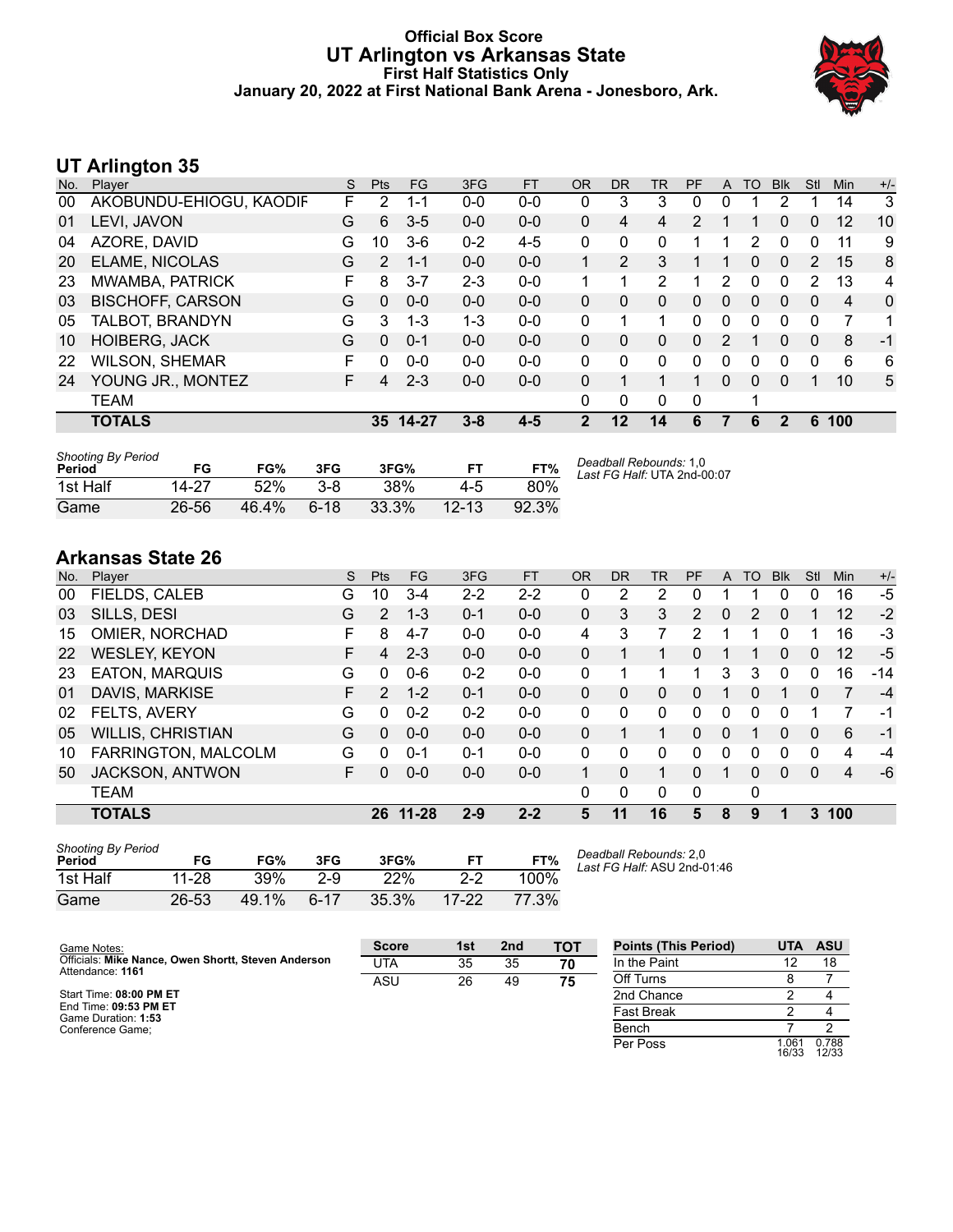#### **Official Play-By-Play UT Arlington vs Arkansas State First Half January 20, 2022 at First National Bank Arena - Jonesboro, Ark.**



#### **Period 1**

#### **Starters:**

**UT Arlington**: 0 AKOBUNDU-EHIOGU,KAODIRICHI (F); 1 LEVI,JAVON (G); 4 AZORE,DAVID (G); 20 ELAME,NICOLAS (G); 23 MWAMBA,PATRICK (F);<br>**Arkansas State**: 0 FIELDS,CALEB (G); 3 SILLS,DESI (G); 15 OMIER,NORCHAD (F); 22 WESLEY,KE

| Time           | <b>VISITORS: UT Arlington</b>                      | <b>Score</b> | <b>Margin</b>  | <b>HOME: Arkansas State</b>                                    |
|----------------|----------------------------------------------------|--------------|----------------|----------------------------------------------------------------|
| 19:44          |                                                    |              |                | TURNOVER (BADPASS) by FIELDS, CALEB                            |
| 19:44          | STEAL by MWAMBA, PATRICK                           |              |                |                                                                |
| 19:29          |                                                    |              |                | FOUL (PERSONAL) by SILLS, DESI                                 |
| 19:29          | MISSED FT by AZORE, DAVID                          |              |                |                                                                |
| 19:29          | REBOUND (OFF) by TEAM                              |              |                |                                                                |
| 19:29          | GOOD! FT by AZORE, DAVID                           | $0 - 1$      | V <sub>1</sub> |                                                                |
| 19:21          |                                                    |              |                | TURNOVER (LOSTBALL) by SILLS, DESI                             |
| 19:21          | STEAL by ELAME, NICOLAS                            |              |                |                                                                |
| 18:56          | MISSED JUMPER by LEVI, JAVON                       |              |                |                                                                |
| 18:52<br>18:36 |                                                    |              |                | REBOUND (DEF) by OMIER, NORCHAD                                |
| 18:33          | REBOUND (DEF) by AKOBUNDU-EHIOGU, KAODIRICHI       |              |                | MISSED JUMPER by EATON, MARQUIS                                |
| 18:11          | GOOD! 3PTR by MWAMBA, PATRICK                      | $0 - 4$      | V <sub>4</sub> |                                                                |
| 18:11          | ASSIST by LEVI, JAVON                              |              |                |                                                                |
| 17:56          |                                                    | $2 - 4$      | V <sub>2</sub> | GOOD! LAYUP by OMIER, NORCHAD                                  |
| 17:56          |                                                    |              |                | ASSIST by FIELDS, CALEB                                        |
| 17:35          | GOOD! JUMPER by AZORE, DAVID                       | $2 - 6$      | V <sub>4</sub> |                                                                |
| 17:35          | ASSIST by MWAMBA, PATRICK                          |              |                |                                                                |
| 17:20          |                                                    |              |                | MISSED 3PTR by SILLS, DESI                                     |
| 17:20          |                                                    |              |                | REBOUND (OFF) by OMIER, NORCHAD                                |
| 17:20          | FOUL (PERSONAL) by MWAMBA, PATRICK                 |              |                |                                                                |
| 17:12          |                                                    |              |                | FOUL (OFF) by SILLS, DESI                                      |
| 17:12          |                                                    |              |                | TURNOVER (OFFENSIVE) by SILLS, DESI                            |
| 16:54          | MISSED JUMPER by AZORE, DAVID                      |              |                |                                                                |
| 16:51          |                                                    |              |                | REBOUND (DEF) by OMIER, NORCHAD                                |
| 16:45          |                                                    |              |                | FOUL (OFF) by EATON, MARQUIS                                   |
| 16:45<br>16:45 |                                                    |              |                | TURNOVER (OFFENSIVE) by EATON, MARQUIS<br>SUB OUT: SILLS, DESI |
| 16:45          |                                                    |              |                | SUB IN: FELTS, AVERY                                           |
| 16:26          | GOOD! 3PTR by MWAMBA, PATRICK                      | $2 - 9$      | V <sub>7</sub> |                                                                |
| 16:26          | ASSIST by AZORE, DAVID                             |              |                |                                                                |
| 16:10          |                                                    | $5-9$        | V <sub>4</sub> | GOOD! 3PTR by FIELDS, CALEB                                    |
| 16:10          |                                                    |              |                | ASSIST by WESLEY, KEYON                                        |
| 15:47          | MISSED LAYUP by MWAMBA, PATRICK                    |              |                |                                                                |
| 15:45          |                                                    |              |                | REBOUND (DEF) by WESLEY, KEYON                                 |
| 15:39          |                                                    |              |                | MISSED 3PTR by FELTS, AVERY                                    |
| 15:36          | REBOUND (DEF) by AKOBUNDU-EHIOGU, KAODIRICHI       |              |                |                                                                |
| 15:11          | TURNOVER (TRAVEL) by LEVI, JAVON                   |              |                |                                                                |
| 15:11          |                                                    |              |                |                                                                |
| 15:11          | SUB OUT: AKOBUNDU-EHIOGU, KAODIRICHI               |              |                |                                                                |
| 15:11          | SUB OUT: ELAME, NICOLAS                            |              |                |                                                                |
| 15:11          | SUB OUT: MWAMBA, PATRICK                           |              |                |                                                                |
| 15:11<br>15:11 | SUB IN: BISCHOFF, CARSON<br>SUB IN: WILSON, SHEMAR |              |                |                                                                |
| 15:11          | SUB IN: YOUNG JR., MONTEZ                          |              |                |                                                                |
| 14:48          |                                                    |              |                | MISSED 3PTR by EATON, MARQUIS                                  |
| 14:45          | REBOUND (DEF) by LEVI, JAVON                       |              |                |                                                                |
| 14:41          | FOUL (OFF) by AZORE, DAVID                         |              |                |                                                                |
| 14:41          | TURNOVER (OFFENSIVE) by AZORE, DAVID               |              |                |                                                                |
| 14:41          | SUB OUT: LEVI, JAVON                               |              |                |                                                                |
| 14:41          | SUB OUT: AZORE, DAVID                              |              |                |                                                                |
| 14:41          | SUB IN: HOIBERG, JACK                              |              |                |                                                                |
| 14:41          | SUB IN: MWAMBA, PATRICK                            |              |                |                                                                |
| 14:27          | FOUL (PERSONAL) by YOUNG JR., MONTEZ               |              |                |                                                                |
| 14:13          |                                                    |              |                | MISSED JUMPER by FIELDS, CALEB                                 |
| 14:09          |                                                    |              |                | REBOUND (OFF) by OMIER, NORCHAD                                |
| 14:09          |                                                    | $7-9$        | V <sub>2</sub> | GOOD! LAYUP by OMIER, NORCHAD                                  |
| 13:53          | GOOD! LAYUP by MWAMBA, PATRICK                     | $7 - 11$     | V <sub>4</sub> |                                                                |
| 13:24          |                                                    |              |                | TURNOVER (LOSTBALL) by EATON, MARQUIS                          |
| 13:24          | STEAL by YOUNG JR., MONTEZ                         |              |                |                                                                |
| 12:53          | TURNOVER (SHOTCLOCK) by TEAM                       |              |                |                                                                |
| 12:53<br>12:53 |                                                    |              |                | SUB OUT: WESLEY, KEYON<br>SUB OUT: EATON, MARQUIS              |
| 12:53          |                                                    |              |                | SUB IN: DAVIS, MARKISE                                         |
| 12:53          |                                                    |              |                | SUB IN: SILLS, DESI                                            |
|                |                                                    |              |                |                                                                |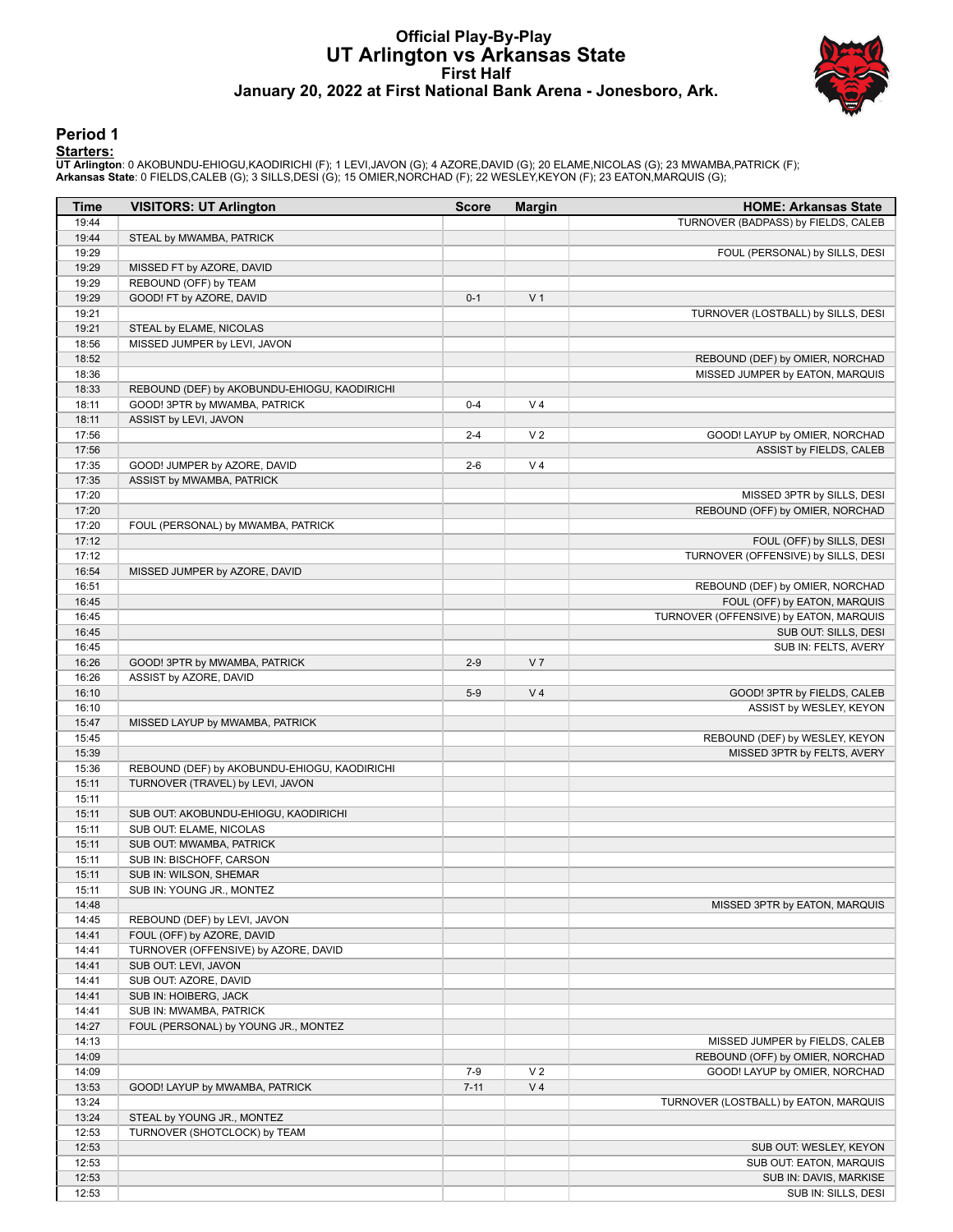| <b>Time</b> | <b>VISITORS: UT Arlington</b>                      | <b>Score</b> | <b>Margin</b>  | <b>HOME: Arkansas State</b>           |
|-------------|----------------------------------------------------|--------------|----------------|---------------------------------------|
| 12:53       | SUB OUT: WILSON, SHEMAR                            |              |                |                                       |
| 12:53       | SUB IN: AKOBUNDU-EHIOGU, KAODIRICHI                |              |                |                                       |
| 12:39       |                                                    |              |                | MISSED 3PTR by FELTS, AVERY           |
| 12:35       | REBOUND (DEF) by AKOBUNDU-EHIOGU, KAODIRICHI       |              |                |                                       |
| 12:34       |                                                    | $9 - 11$     | V <sub>2</sub> | GOOD! LAYUP by SILLS, DESI            |
| 12:34       | TURNOVER (LOSTBALL) by AKOBUNDU-EHIOGU, KAODIRICHI |              |                |                                       |
| 12:34       |                                                    |              |                | STEAL by SILLS, DESI                  |
| 12:03       | MISSED JUMPER by MWAMBA, PATRICK                   |              |                |                                       |
| 11:59       |                                                    |              |                | REBOUND (DEF) by FIELDS, CALEB        |
| 11:54       |                                                    |              |                | MISSED 3PTR by DAVIS, MARKISE         |
| 11:51       | REBOUND (DEF) by YOUNG JR., MONTEZ                 |              |                |                                       |
| 11:37       | GOOD! DUNK by AKOBUNDU-EHIOGU, KAODIRICHI [PNT]    | $9 - 13$     | V <sub>4</sub> |                                       |
| 11:37       | ASSIST by MWAMBA, PATRICK                          |              |                |                                       |
| 11:13       |                                                    |              |                | TURNOVER (LOSTBALL) by OMIER, NORCHAD |
| 11:13       |                                                    |              |                |                                       |
| 11:13       |                                                    |              |                | SUB OUT: FIELDS, CALEB                |
| 11:13       |                                                    |              |                | SUB OUT: FELTS, AVERY                 |
| 11:13       |                                                    |              |                | SUB IN: FARRINGTON, MALCOLM           |
| 11:13       |                                                    |              |                | SUB IN: EATON, MARQUIS                |
| 11:13       | SUB OUT: BISCHOFF, CARSON                          |              |                |                                       |
| 11:13       | SUB OUT: HOIBERG, JACK                             |              |                |                                       |
| 11:13       | SUB OUT: MWAMBA, PATRICK                           |              |                |                                       |
| 11:13       | SUB IN: LEVI, JAVON                                |              |                |                                       |
| 11:13       | SUB IN: AZORE, DAVID                               |              |                |                                       |
| 11:13       | SUB IN: ELAME, NICOLAS                             |              |                |                                       |
| 10:49       | GOOD! JUMPER by AZORE, DAVID                       | $9 - 15$     | $V_6$          |                                       |
| 10:36       |                                                    |              |                | MISSED LAYUP by OMIER, NORCHAD        |
| 10:36       | BLOCK by AKOBUNDU-EHIOGU, KAODIRICHI               |              |                |                                       |
| 10:31       | REBOUND (DEF) by ELAME, NICOLAS                    |              |                |                                       |
| 10:25       | GOOD! JUMPER by LEVI, JAVON                        | $9 - 17$     | $V_8$          |                                       |
| 10:15       | FOUL (PERSONAL) by LEVI, JAVON                     |              |                |                                       |
| 10:15       | SUB OUT: YOUNG JR., MONTEZ                         |              |                |                                       |
| 10:15       |                                                    |              |                |                                       |
|             | SUB IN: MWAMBA, PATRICK                            |              |                |                                       |
| 10:10       |                                                    |              |                | TURNOVER (BADPASS) by EATON, MARQUIS  |
| 10:10       | STEAL by MWAMBA, PATRICK                           |              |                |                                       |
| 09:52       | GOOD! JUMPER by LEVI, JAVON                        | $9 - 19$     | $V$ 10         |                                       |
| 09:35       |                                                    | $11 - 19$    | V8             | GOOD! LAYUP by OMIER, NORCHAD [PNT]   |
| 09:35       |                                                    |              |                | ASSIST by DAVIS, MARKISE              |
| 09:17       | MISSED 3PTR by AZORE, DAVID                        |              |                |                                       |
| 09:15       |                                                    |              |                | REBOUND (DEF) by SILLS, DESI          |
| 09:12       |                                                    | $13-19$      | $V_6$          | GOOD! DUNK by DAVIS, MARKISE [FB]     |
| 09:12       |                                                    |              |                | ASSIST by EATON, MARQUIS              |
| 08:50       | MISSED 3PTR by MWAMBA, PATRICK                     |              |                |                                       |
| 08:50       |                                                    |              |                | BLOCK by DAVIS, MARKISE               |
| 08:45       |                                                    |              |                | REBOUND (DEF) by SILLS, DESI          |
| 08:43       |                                                    |              |                | MISSED 3PTR by FARRINGTON, MALCOLM    |
| 08:41       | REBOUND (DEF) by LEVI, JAVON                       |              |                |                                       |
| 08:25       | GOOD! JUMPER by LEVI, JAVON [PNT]                  | $13 - 21$    | V8             |                                       |
| 08:09       |                                                    |              |                | MISSED JUMPER by SILLS, DESI          |
| 08:06       | REBOUND (DEF) by ELAME, NICOLAS                    |              |                |                                       |
| 07:48       | MISSED JUMPER by LEVI, JAVON                       |              |                |                                       |
| 07:46       |                                                    |              |                | REBOUND (DEF) by SILLS, DESI          |
| 07:35       |                                                    | $15 - 21$    | $V_6$          | GOOD! JUMPER by OMIER, NORCHAD [PNT]  |
| 07:35       |                                                    |              |                | ASSIST by EATON, MARQUIS              |
| 07:13       | GOOD! JUMPER by AZORE, DAVID [PNT]                 | $15 - 23$    | V8             |                                       |
| 07:13       |                                                    |              |                | FOUL (PERSONAL) by OMIER, NORCHAD     |
| 07:13       |                                                    |              |                |                                       |
| 07:13       |                                                    |              |                | SUB OUT: DAVIS, MARKISE               |
| 07:13       |                                                    |              |                | SUB OUT: SILLS, DESI                  |
| 07:13       |                                                    |              |                | SUB OUT: FARRINGTON, MALCOLM          |
| 07:13       |                                                    |              |                | SUB OUT: OMIER, NORCHAD               |
| 07:13       |                                                    |              |                | SUB IN: FIELDS, CALEB                 |
| 07:13       |                                                    |              |                | SUB IN: WILLIS, CHRISTIAN             |
| 07:13       |                                                    |              |                | SUB IN: WESLEY, KEYON                 |
| 07:13       |                                                    |              |                | SUB IN: JACKSON, ANTWON               |
| 07:13       | SUB OUT: AKOBUNDU-EHIOGU, KAODIRICHI               |              |                |                                       |
| 07:13       | SUB OUT: ELAME, NICOLAS                            |              |                |                                       |
| 07:13       | SUB OUT: MWAMBA, PATRICK                           |              |                |                                       |
| 07:13       | SUB IN: TALBOT, BRANDYN                            |              |                |                                       |
| 07:13       | SUB IN: WILSON, SHEMAR                             |              |                |                                       |
| 07:13       | SUB IN: YOUNG JR., MONTEZ                          |              |                |                                       |
| 07:13       | GOOD! FT by AZORE, DAVID                           | $15 - 24$    | V <sub>9</sub> |                                       |
| 07:13       | SUB OUT: AZORE, DAVID                              |              |                |                                       |
| 07:13       | SUB IN: ELAME, NICOLAS                             |              |                |                                       |
| 06:42       |                                                    | $17 - 24$    | V <sub>7</sub> | GOOD! JUMPER by WESLEY, KEYON [PNT]   |
| 06:42       |                                                    |              |                | ASSIST by JACKSON, ANTWON             |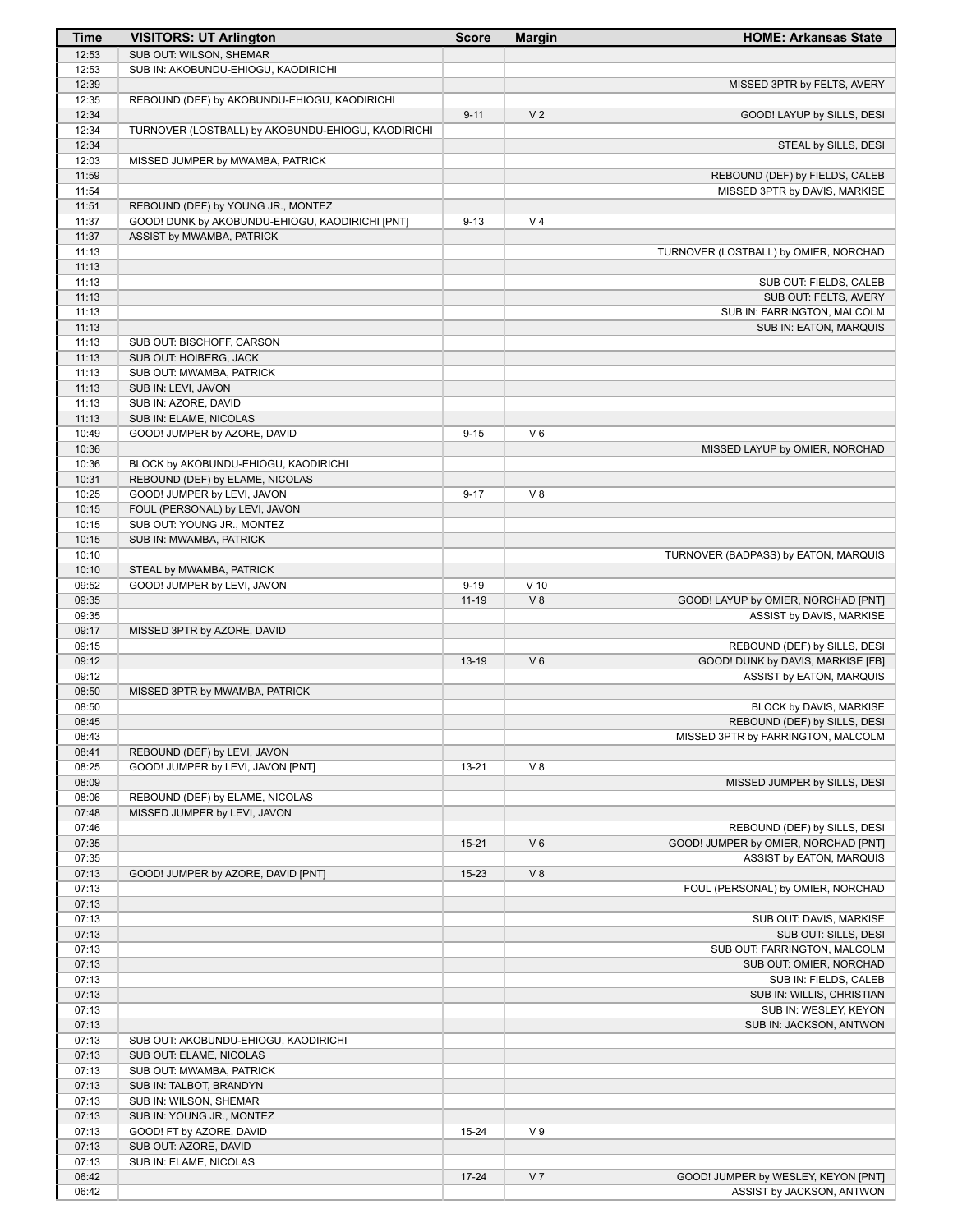| Time           | <b>VISITORS: UT Arlington</b>                 | <b>Score</b> | <b>Margin</b>   | <b>HOME: Arkansas State</b>                            |
|----------------|-----------------------------------------------|--------------|-----------------|--------------------------------------------------------|
| 06:07          | MISSED 3PTR by TALBOT, BRANDYN                |              |                 |                                                        |
| 06:04          | REBOUND (OFF) by ELAME, NICOLAS               |              |                 |                                                        |
| 06:01          | GOOD! JUMPER by ELAME, NICOLAS                | $17 - 26$    | V <sub>9</sub>  |                                                        |
| 05:50          |                                               |              |                 | MISSED 3PTR by EATON, MARQUIS                          |
| 05:47          | REBOUND (DEF) by LEVI, JAVON                  |              |                 |                                                        |
| 05:42          | GOOD! LAYUP by YOUNG JR., MONTEZ [FB/PNT]     | 17-28        | $V$ 11          |                                                        |
| 05:42          | ASSIST by ELAME, NICOLAS                      |              |                 |                                                        |
| 05:27          |                                               |              |                 | MISSED JUMPER by EATON, MARQUIS                        |
| 05:25          | REBOUND (DEF) by LEVI, JAVON                  |              |                 |                                                        |
| 05:25<br>05:25 | SUB OUT: LEVI, JAVON<br>SUB IN: HOIBERG, JACK |              |                 |                                                        |
| 05:07          | GOOD! 3PTR by TALBOT, BRANDYN                 | 17-31        | V <sub>14</sub> |                                                        |
| 05:07          | ASSIST by HOIBERG, JACK                       |              |                 |                                                        |
| 04:38          |                                               | 19-31        | V <sub>12</sub> | GOOD! JUMPER by WESLEY, KEYON [PNT]                    |
| 04:38          |                                               |              |                 | ASSIST by EATON, MARQUIS                               |
| 04:13          | GOOD! LAYUP by YOUNG JR., MONTEZ              | 19-33        | V <sub>14</sub> |                                                        |
| 04:13          | ASSIST by HOIBERG, JACK                       |              |                 |                                                        |
| 03:56          |                                               |              |                 | TURNOVER (BADPASS) by WESLEY, KEYON                    |
| 03:56          | STEAL by ELAME, NICOLAS                       |              |                 |                                                        |
| 03:51          | MISSED LAYUP by HOIBERG, JACK                 |              |                 |                                                        |
| 03:48          |                                               |              |                 | REBOUND (DEF) by EATON, MARQUIS                        |
| 03:43          |                                               |              |                 | MISSED JUMPER by EATON, MARQUIS                        |
| 03:41          |                                               |              |                 | REBOUND (OFF) by JACKSON, ANTWON                       |
| 03:41          |                                               |              |                 |                                                        |
| 03:41          |                                               |              |                 | SUB OUT: EATON, MARQUIS                                |
| 03:41          |                                               |              |                 | SUB OUT: JACKSON, ANTWON                               |
| 03:41          |                                               |              |                 | SUB IN: SILLS, DESI                                    |
| 03:41          |                                               |              |                 | SUB IN: OMIER, NORCHAD                                 |
| 03:41          | SUB OUT: WILSON, SHEMAR                       |              |                 |                                                        |
| 03:41          | SUB IN: AKOBUNDU-EHIOGU, KAODIRICHI           |              |                 |                                                        |
| 03:27          |                                               | 21-33        | V <sub>12</sub> | GOOD! JUMPER by FIELDS, CALEB [PNT]                    |
| 03:07<br>03:07 | TURNOVER (BADPASS) by HOIBERG, JACK           |              |                 |                                                        |
| 02:55          |                                               | 24-33        | V <sub>9</sub>  | STEAL by OMIER, NORCHAD<br>GOOD! 3PTR by FIELDS, CALEB |
| 02:55          |                                               |              |                 | ASSIST by OMIER, NORCHAD                               |
| 02:33          | MISSED JUMPER by YOUNG JR., MONTEZ            |              |                 |                                                        |
| 02:30          |                                               |              |                 | REBOUND (DEF) by OMIER, NORCHAD                        |
| 02:24          |                                               |              |                 | MISSED LAYUP by WESLEY, KEYON                          |
| 02:21          |                                               |              |                 | REBOUND (OFF) by OMIER, NORCHAD                        |
| 02:21          |                                               |              |                 | MISSED LAYUP by OMIER, NORCHAD                         |
| 02:17          |                                               |              |                 | REBOUND (OFF) by OMIER, NORCHAD                        |
| 02:17          |                                               |              |                 | MISSED LAYUP by OMIER, NORCHAD                         |
| 02:17          | BLOCK by AKOBUNDU-EHIOGU, KAODIRICHI          |              |                 |                                                        |
| 02:16          | REBOUND (DEF) by TALBOT, BRANDYN              |              |                 |                                                        |
| 01:56          | MISSED 3PTR by TALBOT, BRANDYN                |              |                 |                                                        |
| 01:53          |                                               |              |                 | REBOUND (DEF) by WILLIS, CHRISTIAN                     |
| 01:53          | FOUL (PERSONAL) by ELAME, NICOLAS             |              |                 |                                                        |
| 01:53          |                                               |              |                 | SUB OUT: WESLEY, KEYON                                 |
| 01:53          |                                               |              |                 | SUB IN: DAVIS, MARKISE                                 |
| 01:53          | SUB OUT: HOIBERG, JACK                        |              |                 |                                                        |
| 01:53          | SUB OUT: ELAME, NICOLAS                       |              |                 |                                                        |
| 01:53          | SUB OUT: YOUNG JR., MONTEZ                    |              |                 |                                                        |
| 01:53          | SUB IN: LEVI, JAVON                           |              |                 |                                                        |
| 01:53          | SUB IN: AZORE, DAVID                          |              |                 |                                                        |
| 01:53<br>01:39 | SUB IN: MWAMBA, PATRICK                       |              |                 | TURNOVER (BADPASS) by WILLIS, CHRISTIAN                |
| 01:39          | STEAL by AKOBUNDU-EHIOGU, KAODIRICHI          |              |                 |                                                        |
| 01:29          | MISSED 3PTR by AZORE, DAVID                   |              |                 |                                                        |
| 01:27          | REBOUND (OFF) by MWAMBA, PATRICK              |              |                 |                                                        |
| 01:27          |                                               |              |                 | SUB OUT: WILLIS, CHRISTIAN                             |
| 01:27          |                                               |              |                 | SUB IN: EATON, MARQUIS                                 |
| 01:12          | MISSED JUMPER by MWAMBA, PATRICK              |              |                 |                                                        |
| 01:10          |                                               |              |                 | REBOUND (DEF) by FIELDS, CALEB                         |
| 01:07          | FOUL (PERSONAL) by LEVI, JAVON                |              |                 |                                                        |
| 01:07          |                                               | 25-33        | V8              | GOOD! FT by FIELDS, CALEB [FB]                         |
| 01:07          |                                               |              |                 | SUB OUT: SILLS, DESI                                   |
| 01:07          |                                               |              |                 | SUB IN: FELTS, AVERY                                   |
| 01:07          | SUB OUT: LEVI, JAVON                          |              |                 |                                                        |
| 01:07          | SUB IN: HOIBERG, JACK                         |              |                 |                                                        |
| 01:07          |                                               | 26-33        | V <sub>7</sub>  | GOOD! FT by FIELDS, CALEB [FB]                         |
| 00:43          |                                               |              |                 | FOUL (PERSONAL) by OMIER, NORCHAD                      |
| 00:43          | GOOD! FT by AZORE, DAVID                      | 26-34        | V8              |                                                        |
| 00:43          | GOOD! FT by AZORE, DAVID                      | 26-35        | V <sub>9</sub>  |                                                        |
| 00:43          |                                               |              |                 | SUB OUT: DAVIS, MARKISE                                |
| 00:43          |                                               |              |                 | SUB IN: SILLS, DESI                                    |
| 00:43          | SUB OUT: TALBOT, BRANDYN                      |              |                 |                                                        |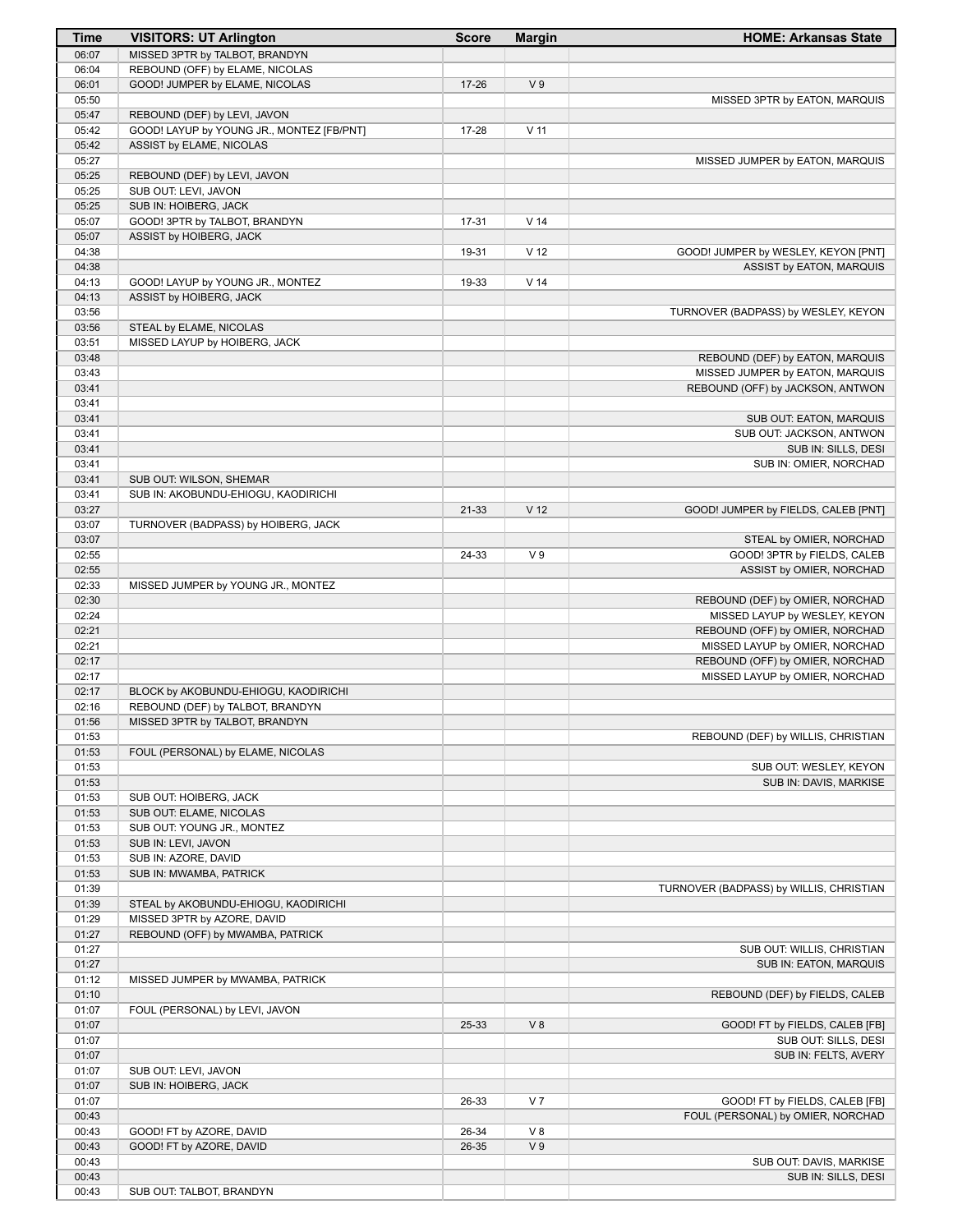| <b>Time</b> | <b>VISITORS: UT Arlington</b>        | <b>Score</b> | <b>Margin</b> | <b>HOME: Arkansas State</b>    |
|-------------|--------------------------------------|--------------|---------------|--------------------------------|
| 00:43       | SUB IN: ELAME. NICOLAS               |              |               |                                |
| 00:19       |                                      |              |               | MISSED LAYUP by EATON, MARQUIS |
| 00:17       | REBOUND (DEF) by MWAMBA, PATRICK     |              |               |                                |
| 00:14       | TIMEOUT 30SEC                        |              |               |                                |
| 00:14       |                                      |              |               | SUB OUT: SILLS, DESI           |
| 00:14       |                                      |              |               | SUB OUT: OMIER, NORCHAD        |
| 00:14       |                                      |              |               | SUB IN: DAVIS, MARKISE         |
| 00:14       |                                      |              |               | SUB IN: JACKSON, ANTWON        |
| 00:14       | SUB OUT: AKOBUNDU-EHIOGU, KAODIRICHI |              |               |                                |
| 00:14       | SUB OUT: ELAME, NICOLAS              |              |               |                                |
| 00:14       | SUB IN: BISCHOFF, CARSON             |              |               |                                |
| 00:14       | SUB IN: TALBOT, BRANDYN              |              |               |                                |
| 00:02       | TURNOVER (LOSTBALL) by AZORE, DAVID  |              |               |                                |
| 00:02       |                                      |              |               | STEAL by FELTS, AVERY          |

# **UT Arlington 35, Arkansas State 26**

| <b>Points (This Period)</b> | <b>UTA</b>     | ASU            |
|-----------------------------|----------------|----------------|
| In the Paint                | 12             | 18             |
| Off Turns                   |                |                |
| 2nd Chance                  | າ              |                |
| <b>Fast Break</b>           | າ              |                |
| Bench                       |                |                |
| Per Poss                    | 1.061<br>16/33 | 0.788<br>12/33 |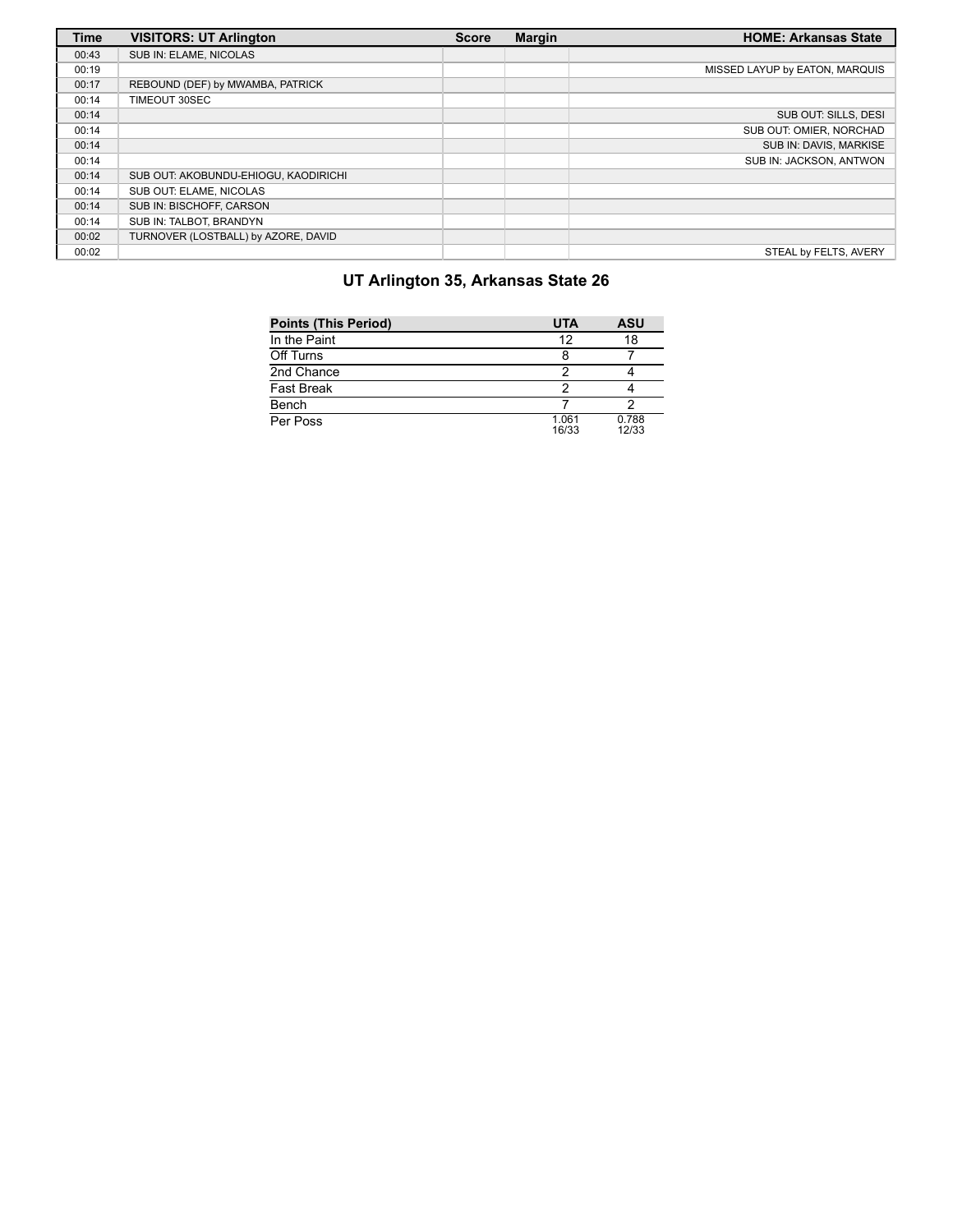## **Official Box Score UT Arlington vs Arkansas State Second Half Statistics Only January 20, 2022 at First National Bank Arena - Jonesboro, Ark.**



# **UT Arlington 35**

| No. | Player                  | S  | <b>Pts</b>    | FG        | 3FG      | <b>FT</b> | <b>OR</b> | <b>DR</b> | <b>TR</b>      | PF | A | <b>TO</b> | <b>Blk</b> | Stl      | Min | $+/-$ |
|-----|-------------------------|----|---------------|-----------|----------|-----------|-----------|-----------|----------------|----|---|-----------|------------|----------|-----|-------|
| 00  | AKOBUNDU-EHIOGU, KAODIF | F  | 6             | $3 - 3$   | $0 - 0$  | $0-0$     | 3         | 3         | 6              | 4  | 0 |           |            |          | 17  | $-12$ |
| 01  | LEVI, JAVON             | G  | $\mathcal{P}$ | $0 - 3$   | $0 - 1$  | $2 - 2$   | 0         | 0         | 0              | 1  | 2 | 0         | 0          |          | 14  | $-10$ |
| 04  | AZORE, DAVID            | G  | 8             | $1 - 6$   | $1 - 1$  | $5 - 5$   | 0         | 2         | 2              | 2  | 0 | 4         | 0          | 0        | 16  | -9    |
| 20  | <b>ELAME, NICOLAS</b>   | G  | 9             | $4 - 8$   | $0 - 3$  | $1 - 1$   |           | 1         | $\overline{2}$ | 3  |   | 1         | $\Omega$   | $\Omega$ | 14  | $-17$ |
| 23  | MWAMBA, PATRICK         | F  |               | $3 - 5$   | $1 - 2$  | $0 - 0$   |           |           | 2              | 2  |   |           | 0          | 0        | 12  | -8    |
| 03  | <b>BISCHOFF, CARSON</b> | G  | 3             | $1 - 2$   | $1 - 2$  | $0 - 0$   | 0         | 0         | 0              | 0  | 0 | 0         | 0          | 0        | 13  | $-5$  |
| 05  | TALBOT, BRANDYN         | G  | 0             | $0 - 0$   | $0 - 0$  | $0 - 0$   | 0         | 0         | 0              | 0  | 0 | 0         | 0          | 0        | 0   | 2     |
| 10  | <b>HOIBERG, JACK</b>    | G  | $\Omega$      | $0 - 2$   | $0 - 1$  | $0 - 0$   | 0         | 0         | $\Omega$       | 0  | 0 | $\Omega$  | $\Omega$   | $\Omega$ | 6   | $-4$  |
| 22  | <b>WILSON, SHEMAR</b>   | F. | $\Omega$      | $0 - 0$   | $0 - 0$  | $0 - 0$   | 0         | 1         | 1              | 0  | 0 | $\Omega$  | $\Omega$   | $\Omega$ | 3   | 1     |
| 24  | YOUNG JR., MONTEZ       | F. | 0             | $0 - 0$   | $0 - 0$  | $0 - 0$   | 0         | 0         | 0              |    | 2 | $\Omega$  | $\Omega$   | 0        | 5   | -8    |
|     | TEAM                    |    |               |           |          |           | 0         | 0         | 0              | 0  |   |           |            |          |     |       |
|     | <b>TOTALS</b>           |    | 35            | $12 - 29$ | $3 - 10$ | $8 - 8$   | 5         | 8         | 13             | 13 | 6 | 8         | 2          | 2        | 100 |       |
|     |                         |    |               |           |          |           |           |           |                |    |   |           |            |          |     |       |

| <b>Shooting By Period</b><br>Period | FG        | FG%   | 3FG    | 3FG%  | <b>FT</b> | FT%   | Deadball Rebounds: 1,0<br>Last FG Half: UTA - |
|-------------------------------------|-----------|-------|--------|-------|-----------|-------|-----------------------------------------------|
| 2nd Half                            | $12 - 29$ | 41%   | $3-10$ | 30%   | 8-8       | 100%  |                                               |
| Game                                | 26-56     | 46.4% | $6-18$ | 33.3% | $12 - 13$ | 92.3% |                                               |

## **Arkansas State 49**

| No. | Plaver                   | S | <b>Pts</b>     | <b>FG</b> | 3FG     | <b>FT</b> | <b>OR</b> | DR | TR           | PF       | A        | TO | <b>Blk</b>     | Stl      | Min      | $+/-$       |
|-----|--------------------------|---|----------------|-----------|---------|-----------|-----------|----|--------------|----------|----------|----|----------------|----------|----------|-------------|
| 00  | FIELDS, CALEB            | G | 2              | $1 - 2$   | $0 - 1$ | $0 - 0$   | 0         | 2  | 2            |          | 5        | 2  | 0              | $\Omega$ | 16       | 13          |
| 03  | SILLS, DESI              | G | 14             | $5-8$     | $2 - 4$ | $2 - 2$   | 0         |    |              | 2        |          | 3  | 0              |          | 16       | 10          |
| 15  | OMIER, NORCHAD           | F | 10             | $2-6$     | $0 - 0$ | $6 - 10$  | 5         | 4  | 9            |          |          | 0  | 0              |          | 20       | 14          |
| 22  | <b>WESLEY, KEYON</b>     | F | 0              | $0 - 0$   | $0 - 0$ | $0 - 0$   | 0         | 0  | $\Omega$     | 0        |          | 0  | 0              | 0        | 5        | 9           |
| 23  | <b>EATON, MARQUIS</b>    | G | 16             | $4 - 5$   | $1 - 1$ | 7-8       | 0         | 3  | 3            | 3        | 5        | 0  | 0              | 2        | 16       | 13          |
| 01  | DAVIS, MARKISE           | F | $\overline{4}$ | $2 - 2$   | $0 - 0$ | $0 - 0$   | $\Omega$  |    |              | 0        | $\Omega$ | 0  | $\Omega$       | 0        | 12       | 4           |
| 02  | FELTS, AVERY             | G | 3              | 1-1       | $1 - 1$ | $0 - 0$   | 0         |    |              | 0        | 0        | 0  | 0              | 0        | 6        | 2           |
| 05  | <b>WILLIS, CHRISTIAN</b> | G | 0              | $0 - 1$   | $0 - 1$ | $0 - 0$   | 0         | 0  | $\mathbf{0}$ | 0        | 0        | 0  | $\overline{0}$ | 0        | 8        | 5           |
| 10  | FARRINGTON, MALCOLM      | G | 0              | $0 - 0$   | $0 - 0$ | $0 - 0$   | 0         | 0  | 0            | 0        | 0        | O  | 0              | 0        | 0        | 0           |
| 50  | <b>JACKSON, ANTWON</b>   | F | 0              | $0 - 0$   | $0 - 0$ | $0 - 0$   | 0         | 0  | $\Omega$     | 0        | 0        | 0  | $\Omega$       | $\Omega$ | $\Omega$ | $\mathbf 0$ |
|     | <b>TEAM</b>              |   |                |           |         |           | 0         | 0  | $\Omega$     | $\Omega$ |          | 0  |                |          |          |             |
|     | <b>TOTALS</b>            |   | 49             | $15 - 25$ | $4 - 8$ | $15 - 20$ | 5         | 12 | 17           | 7        | 13       | 5  | $\bf{0}$       | 4        | 100      |             |

| <b>Shooting By Period</b><br>Period | FG    | FG%   | 3FG  | 3FG%  |           | FT%   |
|-------------------------------------|-------|-------|------|-------|-----------|-------|
| 2nd Half                            | 15-25 | 60%   | 4-8  | 50%   | $15-20$   | 75%   |
| Game                                | 26-53 | 49.1% | հ-17 | 35.3% | $17 - 22$ | 77.3% |

*Deadball Rebounds:* 2,0 *Last FG Half:* ASU -

| Game Notes:                                                             | <b>Score</b> | 1st | 2 <sub>nd</sub> | TOT | <b>Points (This Period)</b> | <b>UTA</b>     | ASU            |
|-------------------------------------------------------------------------|--------------|-----|-----------------|-----|-----------------------------|----------------|----------------|
| Officials: Mike Nance, Owen Shortt, Steven Anderson<br>Attendance: 1161 | UTA          | 35  | 35              | 70  | In the Paint                |                | 14             |
|                                                                         | ASU          | 26  | 49              | 75  | Off Turns                   |                |                |
| Start Time: 08:00 PM ET                                                 |              |     |                 |     | 2nd Chance                  |                | 6              |
| End Time: 09:53 PM ET<br>Game Duration: 1:53                            |              |     |                 |     | Fast Break                  |                |                |
| Conference Game:                                                        |              |     |                 |     | Bench                       |                |                |
|                                                                         |              |     |                 |     | Per Poss                    | 1.000<br>16/35 | 1.485<br>23/33 |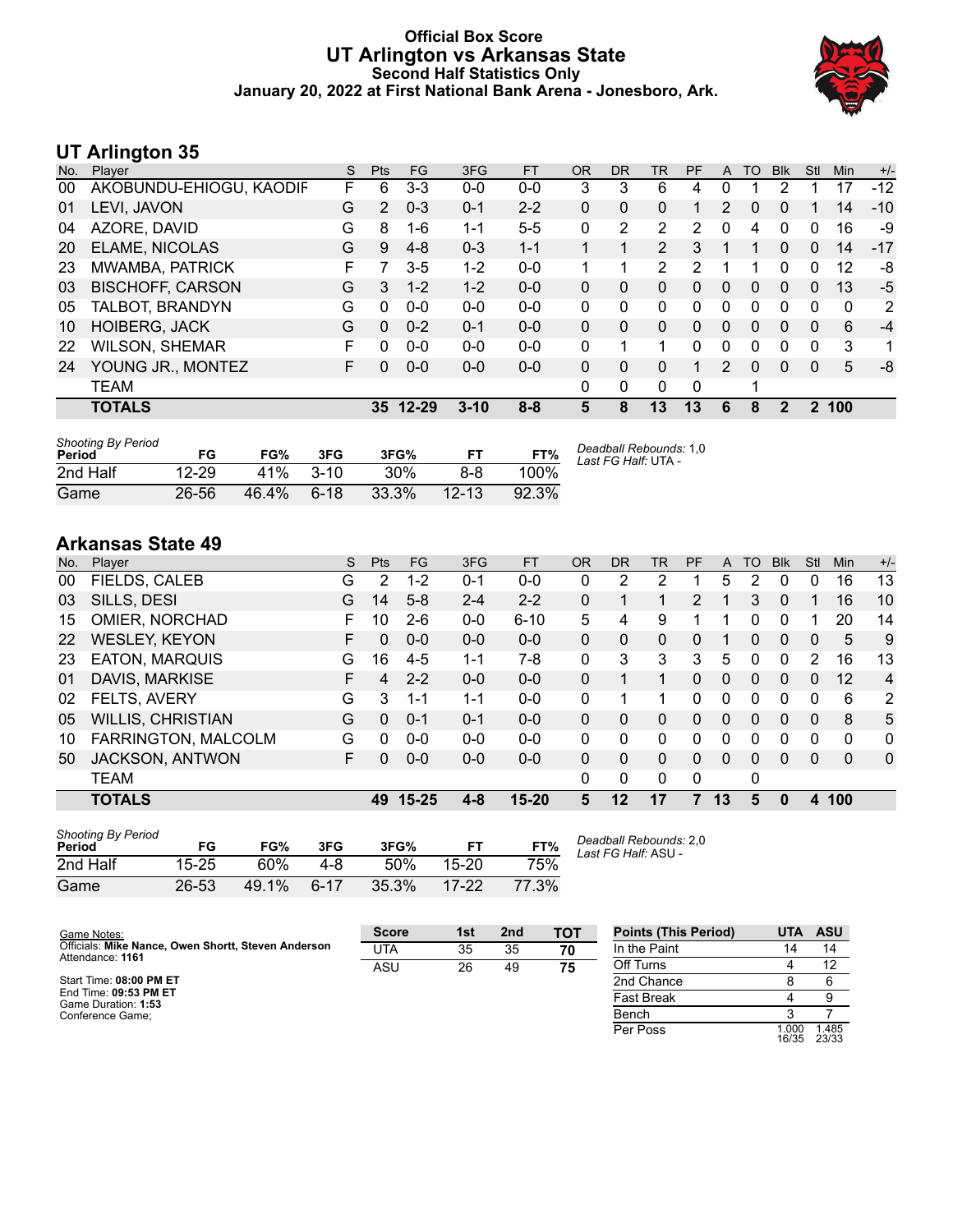#### **Official Play-By-Play UT Arlington vs Arkansas State Second Half January 20, 2022 at First National Bank Arena - Jonesboro, Ark.**



#### **Period 2**

#### **Starters:**

**UT Arlington**: 0 AKOBUNDU-EHIOGU,KAODIRICHI (F); 1 LEVI,JAVON (G); 4 AZORE,DAVID (G); 20 ELAME,NICOLAS (G); 23 MWAMBA,PATRICK (F);<br>**Arkansas State**: 0 FIELDS,CALEB (G); 3 SILLS,DESI (G); 15 OMIER,NORCHAD (F); 22 WESLEY,KE

| Time           | <b>VISITORS: UT Arlington</b>                                           | <b>Score</b> | <b>Margin</b>                    | <b>HOME: Arkansas State</b>                             |
|----------------|-------------------------------------------------------------------------|--------------|----------------------------------|---------------------------------------------------------|
| 20:00          |                                                                         |              |                                  | SUB OUT: DAVIS, MARKISE                                 |
| 20:00          |                                                                         |              |                                  | SUB OUT: FELTS, AVERY                                   |
| 20:00          |                                                                         |              |                                  | SUB OUT: JACKSON, ANTWON                                |
| 20:00          |                                                                         |              |                                  | SUB IN: SILLS, DESI                                     |
| 20:00          |                                                                         |              |                                  | SUB IN: OMIER, NORCHAD                                  |
| 20:00          |                                                                         |              |                                  | SUB IN: WESLEY, KEYON                                   |
| 20:00          | SUB OUT: BISCHOFF, CARSON                                               |              |                                  |                                                         |
| 20:00          | SUB OUT: TALBOT, BRANDYN                                                |              |                                  |                                                         |
| 20:00          | SUB OUT: HOIBERG, JACK                                                  |              |                                  |                                                         |
| 20:00          | SUB IN: AKOBUNDU-EHIOGU, KAODIRICHI                                     |              |                                  |                                                         |
| 20:00          | SUB IN: LEVI, JAVON                                                     |              |                                  |                                                         |
| 20:00<br>19:36 | SUB IN: ELAME, NICOLAS                                                  |              |                                  | MISSED LAYUP by OMIER, NORCHAD                          |
| 19:36          |                                                                         |              |                                  | REBOUND (OFF) by OMIER, NORCHAD                         |
| 19:36          | FOUL (PERSONAL) by MWAMBA, PATRICK                                      |              |                                  |                                                         |
| 19:36          |                                                                         | 27-35        | V8                               | GOOD! FT by OMIER, NORCHAD                              |
| 19:36          |                                                                         | 28-35        | V <sub>7</sub>                   | GOOD! FT by OMIER, NORCHAD                              |
| 19:18          | MISSED JUMPER by AZORE, DAVID                                           |              |                                  |                                                         |
| 19:15          |                                                                         |              |                                  | REBOUND (DEF) by OMIER, NORCHAD                         |
| 18:53          |                                                                         | 30-35        | V <sub>5</sub>                   | GOOD! JUMPER by OMIER, NORCHAD [PNT]                    |
| 18:53          |                                                                         |              |                                  | ASSIST by SILLS, DESI                                   |
| 18:33          | MISSED 3PTR by ELAME, NICOLAS                                           |              |                                  |                                                         |
| 18:30          |                                                                         |              |                                  | REBOUND (DEF) by EATON, MARQUIS                         |
| 18:24          |                                                                         | 33-35        | V <sub>2</sub>                   | GOOD! 3PTR by SILLS, DESI                               |
| 18:24          |                                                                         |              |                                  | ASSIST by FIELDS, CALEB                                 |
| 17:49          | TURNOVER (SHOTCLOCK) by TEAM                                            |              |                                  |                                                         |
| 17:39          | FOUL (PERSONAL) by AKOBUNDU-EHIOGU, KAODIRICHI                          |              |                                  |                                                         |
| 17:39          |                                                                         | 34-35        | V <sub>1</sub>                   | GOOD! FT by SILLS, DESI                                 |
| 17:39          | SUB OUT: ELAME, NICOLAS                                                 |              |                                  |                                                         |
| 17:39          | SUB IN: BISCHOFF, CARSON                                                |              |                                  |                                                         |
| 17:39          |                                                                         | 35-35        | T                                | GOOD! FT by SILLS, DESI                                 |
| 17:26          |                                                                         |              |                                  | FOUL (PERSONAL) by SILLS, DESI                          |
| 17:17          | MISSED 3PTR by MWAMBA, PATRICK                                          |              |                                  |                                                         |
| 17:12          | REBOUND (OFF) by AKOBUNDU-EHIOGU, KAODIRICHI                            |              |                                  |                                                         |
| 17:12          | GOOD! LAYUP by AKOBUNDU-EHIOGU, KAODIRICHI                              | 35-37        | V <sub>2</sub>                   |                                                         |
| 17:00          |                                                                         | 37-37        | $\mathsf T$                      | GOOD! JUMPER by SILLS, DESI                             |
| 17:00          |                                                                         |              |                                  | ASSIST by EATON, MARQUIS                                |
| 16:31          | GOOD! DUNK by AKOBUNDU-EHIOGU, KAODIRICHI                               | 37-39        | V <sub>2</sub>                   |                                                         |
| 16:31          | ASSIST by LEVI, JAVON                                                   |              |                                  |                                                         |
| 16:17          |                                                                         |              |                                  | MISSED 3PTR by SILLS, DESI                              |
| 16:12          |                                                                         |              |                                  | REBOUND (OFF) by OMIER, NORCHAD                         |
| 16:12          |                                                                         |              |                                  | MISSED LAYUP by OMIER, NORCHAD                          |
| 16:12          | BLOCK by AKOBUNDU-EHIOGU, KAODIRICHI                                    |              |                                  |                                                         |
| 16:10          | REBOUND (DEF) by MWAMBA, PATRICK<br>GOOD! LAYUP by MWAMBA, PATRICK [FB] |              |                                  |                                                         |
| 16:08          |                                                                         | 37-41        | V <sub>4</sub><br>V <sub>1</sub> |                                                         |
| 15:44<br>15:44 |                                                                         | 40-41        |                                  | GOOD! 3PTR by EATON, MARQUIS<br>ASSIST by WESLEY, KEYON |
| 15:21          |                                                                         |              |                                  | FOUL (PERSONAL) by EATON, MARQUIS                       |
| 15:21          |                                                                         |              |                                  |                                                         |
| 15:21          |                                                                         |              |                                  | SUB OUT: FIELDS, CALEB                                  |
| 15:21          |                                                                         |              |                                  | SUB IN: WILLIS, CHRISTIAN                               |
| 15:21          | SUB OUT: AKOBUNDU-EHIOGU, KAODIRICHI                                    |              |                                  |                                                         |
| 15:21          | SUB IN: WILSON, SHEMAR                                                  |              |                                  |                                                         |
| 15:14          |                                                                         |              |                                  | FOUL (PERSONAL) by EATON, MARQUIS                       |
| 15:06          | MISSED 3PTR by BISCHOFF, CARSON                                         |              |                                  |                                                         |
| 15:03          |                                                                         |              |                                  | REBOUND (DEF) by EATON, MARQUIS                         |
| 14:39          | FOUL (PERSONAL) by LEVI, JAVON                                          |              |                                  |                                                         |
| 14:39          |                                                                         | $41 - 41$    | $\top$                           | GOOD! FT by EATON, MARQUIS                              |
| 14:39          |                                                                         |              |                                  | SUB OUT: WESLEY, KEYON                                  |
| 14:39          |                                                                         |              |                                  | SUB IN: DAVIS, MARKISE                                  |
| 14:39          | SUB OUT: LEVI, JAVON                                                    |              |                                  |                                                         |
| 14:39          | SUB IN: HOIBERG, JACK                                                   |              |                                  |                                                         |
| 14:39          |                                                                         | 42-41        | H <sub>1</sub>                   | GOOD! FT by EATON, MARQUIS                              |
| 14:20          | TURNOVER (LOSTBALL) by AZORE, DAVID                                     |              |                                  |                                                         |
| 14:20          |                                                                         |              |                                  | STEAL by EATON, MARQUIS                                 |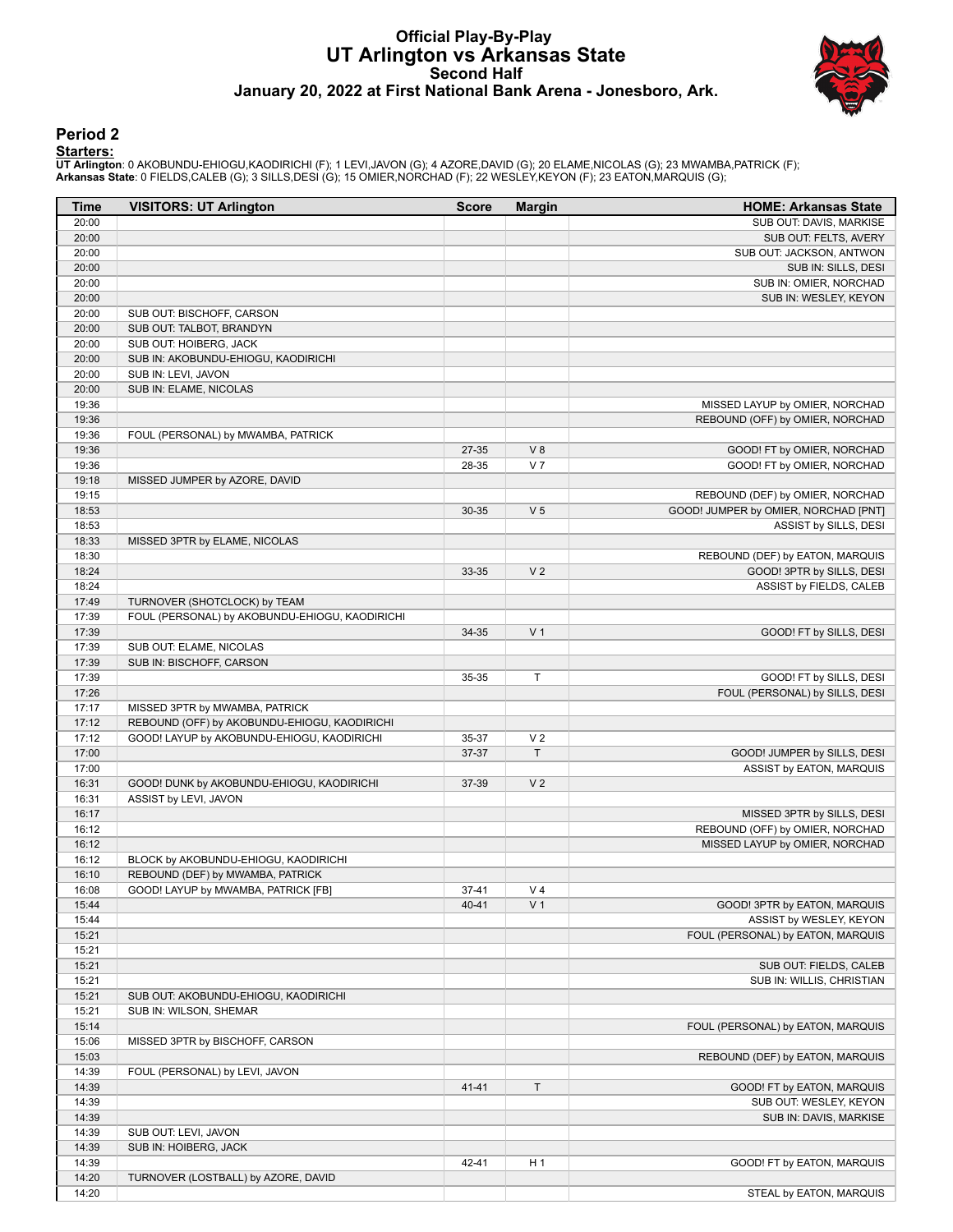| Time           | <b>VISITORS: UT Arlington</b>                                           | <b>Score</b>   | <b>Margin</b>       | <b>HOME: Arkansas State</b>          |
|----------------|-------------------------------------------------------------------------|----------------|---------------------|--------------------------------------|
| 14:14          |                                                                         |                |                     | TURNOVER (BADPASS) by SILLS, DESI    |
| 13:47          |                                                                         |                |                     | FOUL (PERSONAL) by OMIER, NORCHAD    |
| 13:47          | GOOD! FT by AZORE, DAVID                                                | 42-42          | T                   |                                      |
| 13:47<br>13:47 | GOOD! FT by AZORE, DAVID<br>SUB OUT: MWAMBA, PATRICK                    | 42-43          | V <sub>1</sub>      |                                      |
| 13:47          | SUB IN: YOUNG JR., MONTEZ                                               |                |                     |                                      |
| 13:29          | FOUL (PERSONAL) by YOUNG JR., MONTEZ                                    |                |                     |                                      |
| 13:29          |                                                                         | 43-43          | T                   | GOOD! FT by OMIER, NORCHAD           |
| 13:29          | SUB OUT: WILSON, SHEMAR                                                 |                |                     |                                      |
| 13:29          | SUB IN: AKOBUNDU-EHIOGU, KAODIRICHI                                     |                |                     |                                      |
| 13:28          |                                                                         |                |                     | MISSED FT by OMIER, NORCHAD          |
| 13:26          | REBOUND (DEF) by AKOBUNDU-EHIOGU, KAODIRICHI                            |                |                     |                                      |
| 13:14<br>13:14 | TURNOVER (LOSTBALL) by AZORE, DAVID                                     |                |                     | STEAL by EATON, MARQUIS              |
| 13:10          |                                                                         | 45-43          | H <sub>2</sub>      | GOOD! DUNK by SILLS, DESI [FB/PNT]   |
| 13:10          |                                                                         |                |                     | ASSIST by EATON, MARQUIS             |
| 12:53          | GOOD! 3PTR by BISCHOFF, CARSON                                          | 45-46          | V <sub>1</sub>      |                                      |
| 12:53          | ASSIST by YOUNG JR., MONTEZ                                             |                |                     |                                      |
| 12:42          |                                                                         |                |                     | MISSED JUMPER by EATON, MARQUIS      |
| 12:40          |                                                                         |                |                     | REBOUND (OFF) by OMIER, NORCHAD      |
| 12:40          | FOUL (PERSONAL) by AKOBUNDU-EHIOGU, KAODIRICHI<br>SUB OUT: AZORE, DAVID |                |                     |                                      |
| 12:40<br>12:40 | SUB IN: ELAME, NICOLAS                                                  |                |                     |                                      |
| 12:35          |                                                                         | 48-46          | H <sub>2</sub>      | GOOD! 3PTR by SILLS, DESI            |
| 12:35          |                                                                         |                |                     | ASSIST by OMIER, NORCHAD             |
| 12:01          | MISSED 3PTR by HOIBERG, JACK                                            |                |                     |                                      |
| 11:58          |                                                                         |                |                     | REBOUND (DEF) by OMIER, NORCHAD      |
| 11:53          |                                                                         |                |                     | MISSED LAYUP by SILLS, DESI          |
| 11:53          | BLOCK by AKOBUNDU-EHIOGU, KAODIRICHI                                    |                |                     |                                      |
| 11:50          | REBOUND (DEF) by ELAME, NICOLAS                                         |                |                     |                                      |
| 11:44<br>11:44 | GOOD! LAYUP by ELAME, NICOLAS<br>ASSIST by YOUNG JR., MONTEZ            | 48-48          | T                   |                                      |
| 11:43          | TIMEOUT 30SEC                                                           |                |                     |                                      |
| 11:43          |                                                                         |                |                     |                                      |
| 11:43          |                                                                         |                |                     | SUB OUT: SILLS, DESI                 |
| 11:43          |                                                                         |                |                     | SUB IN: FIELDS, CALEB                |
| 11:24          |                                                                         | 50-48          | H <sub>2</sub>      | GOOD! JUMPER by EATON, MARQUIS       |
| 11:24          |                                                                         |                |                     | ASSIST by FIELDS, CALEB              |
| 11:02<br>10:47 | GOOD! JUMPER by ELAME, NICOLAS                                          | 50-50<br>52-50 | T<br>H <sub>2</sub> | GOOD! JUMPER by DAVIS, MARKISE       |
| 10:47          |                                                                         |                |                     | ASSIST by EATON, MARQUIS             |
| 10:24          | MISSED LAYUP by HOIBERG, JACK                                           |                |                     |                                      |
| 10:22          |                                                                         |                |                     | REBOUND (DEF) by OMIER, NORCHAD      |
| 10:15          |                                                                         |                |                     | TURNOVER (LOSTBALL) by FIELDS, CALEB |
| 10:15          | STEAL by AKOBUNDU-EHIOGU, KAODIRICHI                                    |                |                     |                                      |
| 10:11          | GOOD! DUNK by AKOBUNDU-EHIOGU, KAODIRICHI [FB]                          | 52-52          | т                   |                                      |
| 10:11          | ASSIST by ELAME, NICOLAS                                                |                |                     |                                      |
| 09:48<br>09:12 | MISSED 3PTR by ELAME, NICOLAS                                           | 54-52          | H <sub>2</sub>      | GOOD! LAYUP by FIELDS, CALEB         |
| 09:09          |                                                                         |                |                     | REBOUND (DEF) by DAVIS, MARKISE      |
| 09:03          |                                                                         | 56-52          | H4                  | GOOD! LAYUP by DAVIS, MARKISE [FB]   |
| 09:03          |                                                                         |                |                     | ASSIST by FIELDS, CALEB              |
| 09:03          |                                                                         |                |                     | TIMEOUT 30SEC                        |
| 09:03          |                                                                         |                |                     |                                      |
| 09:03          | SUB OUT: BISCHOFF, CARSON                                               |                |                     |                                      |
| 09:03          | SUB OUT: HOIBERG, JACK                                                  |                |                     |                                      |
| 09:03<br>09:03 | SUB OUT: YOUNG JR., MONTEZ<br>SUB IN: LEVI, JAVON                       |                |                     |                                      |
| 09:03          | SUB IN: AZORE, DAVID                                                    |                |                     |                                      |
| 09:03          | SUB IN: MWAMBA, PATRICK                                                 |                |                     |                                      |
| 08:34          | GOOD! JUMPER by MWAMBA, PATRICK                                         | 56-54          | H <sub>2</sub>      |                                      |
| 08:13          |                                                                         |                |                     | MISSED 3PTR by WILLIS, CHRISTIAN     |
| 08:11          | REBOUND (DEF) by AKOBUNDU-EHIOGU, KAODIRICHI                            |                |                     |                                      |
| 07:53          | TURNOVER (BADPASS) by AZORE, DAVID                                      |                |                     |                                      |
| 07:53          |                                                                         |                |                     | STEAL by OMIER, NORCHAD              |
| 07:31<br>07:31 |                                                                         | 58-54          | H4                  | GOOD! JUMPER by OMIER, NORCHAD [PNT] |
| 07:20          | TURNOVER (OUTOFBOUNDS) by ELAME, NICOLAS                                |                |                     | ASSIST by EATON, MARQUIS             |
| 07:20          |                                                                         |                |                     |                                      |
| 07:20          |                                                                         |                |                     | SUB OUT: DAVIS, MARKISE              |
| 07:20          |                                                                         |                |                     | SUB OUT: WILLIS, CHRISTIAN           |
| 07:20          |                                                                         |                |                     | SUB IN: FELTS, AVERY                 |
| 07:20          |                                                                         |                |                     | SUB IN: SILLS, DESI                  |
| 07:20          | SUB OUT: MWAMBA, PATRICK                                                |                |                     |                                      |
| 07:20<br>07:01 | SUB IN: BISCHOFF, CARSON                                                | 60-54          | H <sub>6</sub>      | GOOD! JUMPER by EATON, MARQUIS       |
|                |                                                                         |                |                     |                                      |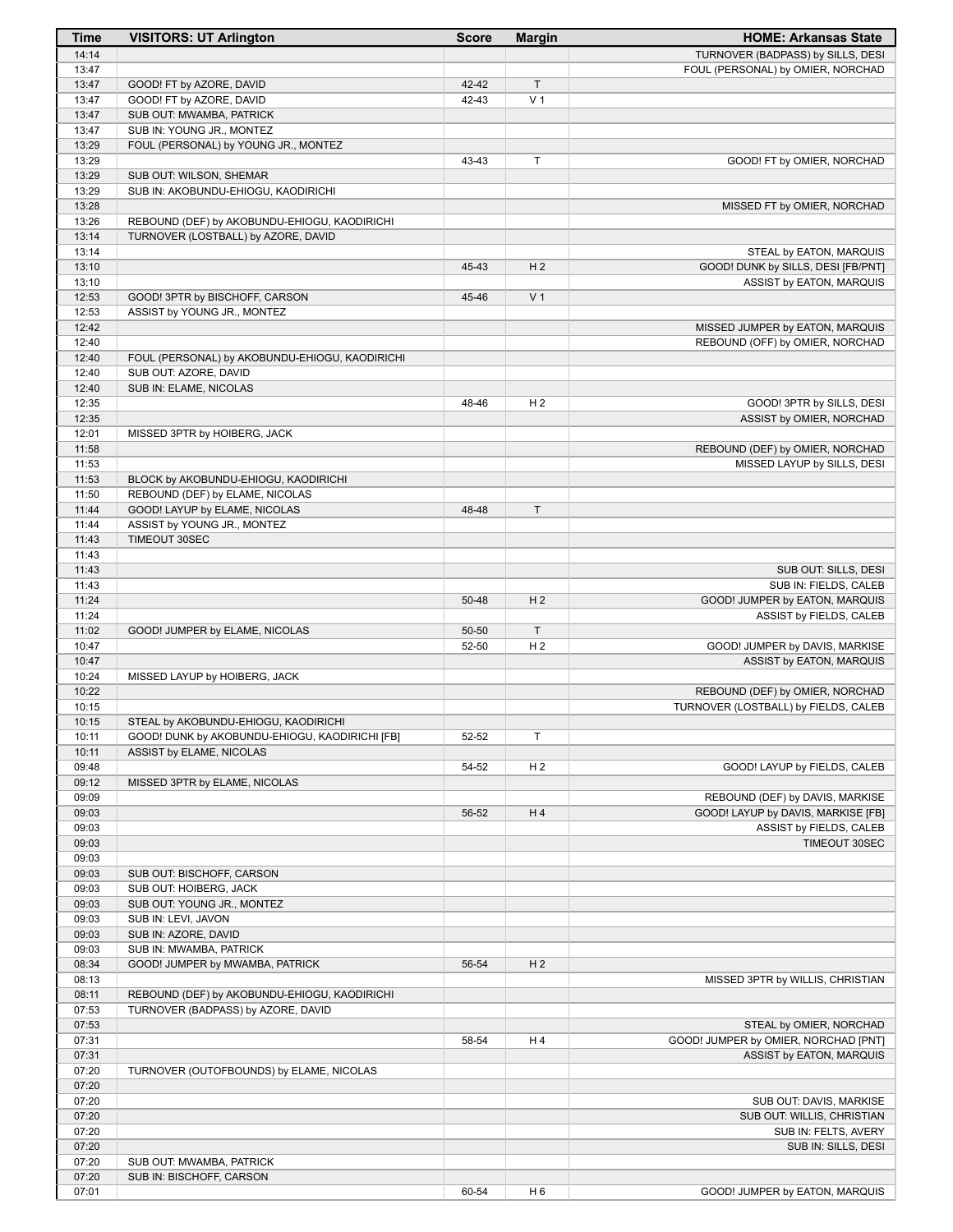| Time           | <b>VISITORS: UT Arlington</b>                        | <b>Score</b>   | <b>Margin</b>        | <b>HOME: Arkansas State</b>                                    |
|----------------|------------------------------------------------------|----------------|----------------------|----------------------------------------------------------------|
| 07:01          |                                                      |                |                      | ASSIST by FIELDS, CALEB                                        |
| 06:30          |                                                      |                |                      | FOUL (PERSONAL) by EATON, MARQUIS                              |
| 06:30          | GOOD! FT by AZORE, DAVID                             | 60-55          | H <sub>5</sub>       |                                                                |
| 06:30<br>06:30 | GOOD! FT by AZORE, DAVID<br>GOOD! FT by AZORE, DAVID | 60-56<br>60-57 | H4<br>H <sub>3</sub> |                                                                |
| 06:30          |                                                      |                |                      | SUB OUT: EATON, MARQUIS                                        |
| 06:30          |                                                      |                |                      | SUB IN: DAVIS, MARKISE                                         |
| 06:02          |                                                      |                |                      | MISSED JUMPER by OMIER, NORCHAD                                |
| 06:00          | REBOUND (DEF) by AZORE, DAVID                        |                |                      |                                                                |
| 05:55          | MISSED JUMPER by AZORE, DAVID                        |                |                      |                                                                |
| 05:53          |                                                      |                |                      | REBOUND (DEF) by OMIER, NORCHAD                                |
| 05:47          |                                                      |                |                      | MISSED LAYUP by OMIER, NORCHAD                                 |
| 05:45          | REBOUND (DEF) by AZORE, DAVID                        |                |                      |                                                                |
| 05:24          | TURNOVER (LOSTBALL) by AKOBUNDU-EHIOGU, KAODIRICHI   |                |                      |                                                                |
| 05:24<br>05:21 |                                                      | 62-57          | H <sub>5</sub>       | STEAL by SILLS, DESI<br>GOOD! DUNK by SILLS, DESI [FB]         |
| 04:56          | MISSED JUMPER by AZORE, DAVID                        |                |                      |                                                                |
| 04:53          |                                                      |                |                      | REBOUND (DEF) by FIELDS, CALEB                                 |
| 04:48          |                                                      |                |                      | TURNOVER (OUTOFBOUNDS) by SILLS, DESI                          |
| 04:30          | MISSED JUMPER by ELAME, NICOLAS                      |                |                      |                                                                |
| 04:27          |                                                      |                |                      | REBOUND (DEF) by FELTS, AVERY                                  |
| 04:05          | FOUL (PERSONAL) by AKOBUNDU-EHIOGU, KAODIRICHI       |                |                      |                                                                |
| 04:05          |                                                      |                |                      | MISSED FT by OMIER, NORCHAD                                    |
| 04:05          |                                                      |                |                      | REBOUND (OFF) by TEAM                                          |
| 04:05          | SUB OUT: AKOBUNDU-EHIOGU, KAODIRICHI                 |                |                      |                                                                |
| 04:05<br>04:05 | SUB OUT: ELAME, NICOLAS<br>SUB IN: TALBOT, BRANDYN   |                |                      |                                                                |
| 04:05          | SUB IN: WILSON, SHEMAR                               |                |                      |                                                                |
| 04:05          |                                                      |                |                      | MISSED FT by OMIER, NORCHAD                                    |
| 04:03          | REBOUND (DEF) by WILSON, SHEMAR                      |                |                      |                                                                |
| 03:47          |                                                      |                |                      |                                                                |
| 03:47          |                                                      |                |                      | FOUL (PERSONAL) by FIELDS, CALEB                               |
| 03:47          | SUB OUT: BISCHOFF, CARSON                            |                |                      |                                                                |
| 03:47          | SUB IN: MWAMBA, PATRICK                              |                |                      |                                                                |
| 03:47          | GOOD! FT by LEVI, JAVON                              | 62-58          | H4                   |                                                                |
| 03:47          | GOOD! FT by LEVI, JAVON                              | 62-59          | $H_3$                |                                                                |
| 03:47<br>03:47 | SUB OUT: TALBOT, BRANDYN<br>SUB IN: ELAME, NICOLAS   |                |                      |                                                                |
| 03:28          |                                                      |                |                      | MISSED 3PTR by FIELDS, CALEB                                   |
| 03:26          |                                                      |                |                      | REBOUND (OFF) by OMIER, NORCHAD                                |
| 03:19          |                                                      |                |                      | MISSED 3PTR by SILLS, DESI                                     |
| 03:19          |                                                      |                |                      | REBOUND (OFF) by OMIER, NORCHAD                                |
| 03:19          | FOUL (PERSONAL) by ELAME, NICOLAS                    |                |                      |                                                                |
| 03:19          | SUB OUT: WILSON, SHEMAR                              |                |                      |                                                                |
| 03:19          | SUB IN: AKOBUNDU-EHIOGU, KAODIRICHI                  |                |                      |                                                                |
| 03:19          |                                                      | 63-59          | H 4                  | GOOD! FT by OMIER, NORCHAD                                     |
| 03:19<br>03:17 | REBOUND (DEF) by AKOBUNDU-EHIOGU, KAODIRICHI         |                |                      | MISSED FT by OMIER, NORCHAD                                    |
| 02:57          | MISSED JUMPER by LEVI, JAVON                         |                |                      |                                                                |
| 02:54          |                                                      |                |                      | REBOUND (DEF) by SILLS, DESI                                   |
| 02:54          |                                                      |                |                      | SUB OUT: DAVIS, MARKISE                                        |
| 02:54          |                                                      |                |                      | SUB IN: EATON, MARQUIS                                         |
| 02:32          |                                                      | 66-59          | H 7                  | GOOD! 3PTR by FELTS, AVERY                                     |
| 02:32          |                                                      |                |                      | ASSIST by EATON, MARQUIS                                       |
| 02:10          | FOUL (OFF) by MWAMBA, PATRICK                        |                |                      |                                                                |
| 02:10          | TURNOVER (OFFENSIVE) by MWAMBA, PATRICK              |                |                      |                                                                |
| 01:46<br>01:46 |                                                      | 68-59          | H <sub>9</sub>       | GOOD! LAYUP by EATON, MARQUIS [PNT]<br>ASSIST by FIELDS, CALEB |
| 01:28          | GOOD! 3PTR by AZORE, DAVID                           | 68-62          | H <sub>6</sub>       |                                                                |
| 01:28          | ASSIST by MWAMBA, PATRICK                            |                |                      |                                                                |
| 01:27          | TIMEOUT 30SEC                                        |                |                      |                                                                |
| 01:21          |                                                      |                |                      | TURNOVER (TRAVEL) by SILLS, DESI                               |
| 01:21          |                                                      |                |                      | SUB OUT: FELTS, AVERY                                          |
| 01:21          |                                                      |                |                      | SUB IN: DAVIS, MARKISE                                         |
| 01:21          | SUB OUT: ELAME, NICOLAS                              |                |                      |                                                                |
| 01:21          | SUB IN: BISCHOFF, CARSON                             |                |                      |                                                                |
| 01:14          | FOUL (OFF) by AZORE, DAVID                           |                |                      |                                                                |
| 01:14<br>01:14 | TURNOVER (OFFENSIVE) by AZORE, DAVID                 |                |                      | SUB OUT: DAVIS, MARKISE                                        |
| 01:14          |                                                      |                |                      | SUB IN: FELTS, AVERY                                           |
| 01:14          | SUB OUT: BISCHOFF, CARSON                            |                |                      |                                                                |
| 01:14          | SUB IN: ELAME, NICOLAS                               |                |                      |                                                                |
| 01:12          |                                                      |                |                      | TURNOVER (BADPASS) by FIELDS, CALEB                            |
| 01:12          | STEAL by LEVI, JAVON                                 |                |                      |                                                                |
| 01:10          | MISSED LAYUP by LEVI, JAVON                          |                |                      |                                                                |
| 01:09          |                                                      |                |                      | REBOUND (DEF) by EATON, MARQUIS                                |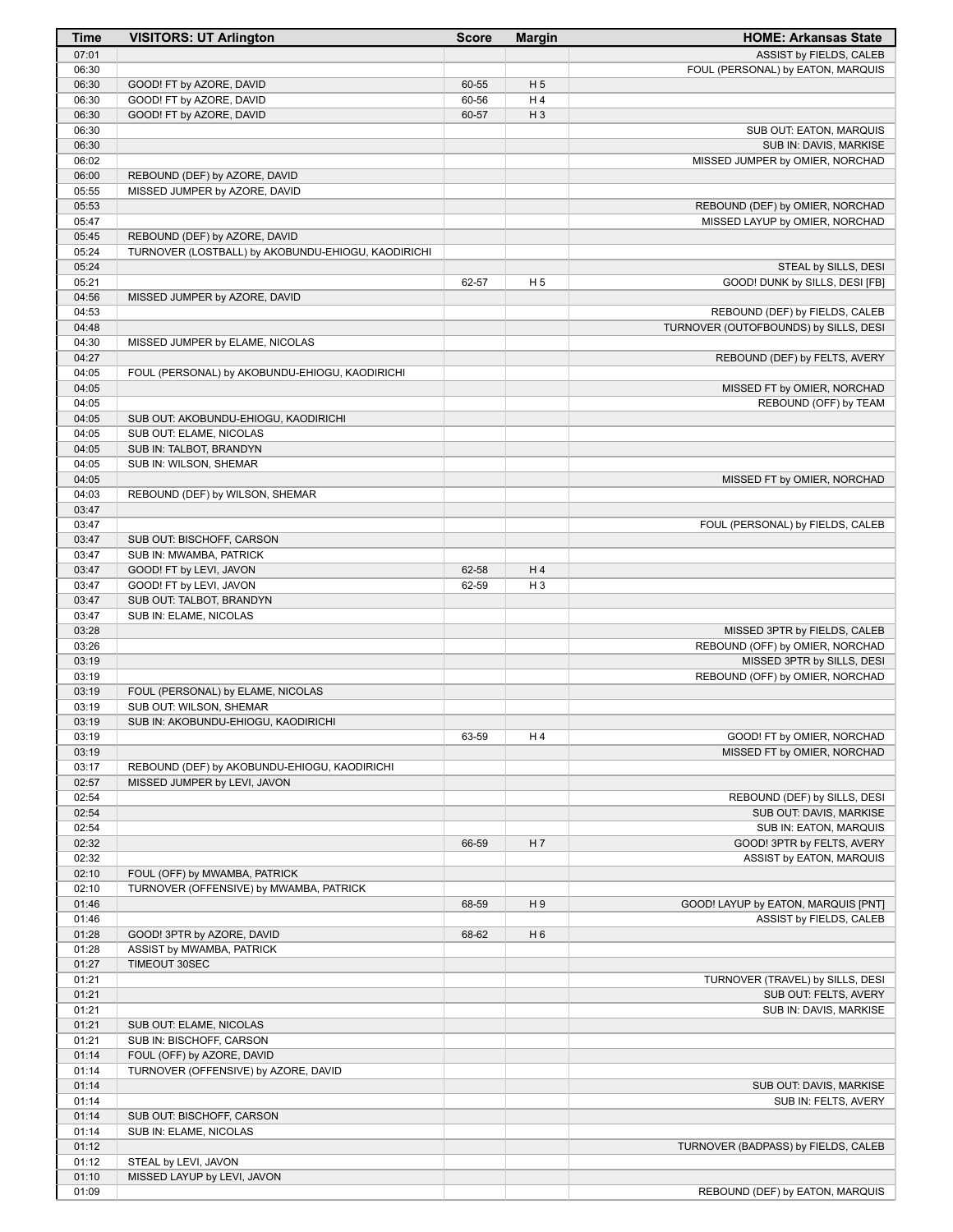| Time  | <b>VISITORS: UT Arlington</b>                  | <b>Score</b> | <b>Margin</b>  | <b>HOME: Arkansas State</b>     |
|-------|------------------------------------------------|--------------|----------------|---------------------------------|
| 01:07 | FOUL (PERSONAL) by ELAME, NICOLAS              |              |                |                                 |
| 01:07 |                                                |              |                | MISSED FT by EATON, MARQUIS     |
| 01:07 |                                                |              |                | REBOUND (OFF) by TEAM           |
| 01:07 |                                                |              |                | SUB OUT: FELTS, AVERY           |
| 01:07 |                                                |              |                | SUB IN: DAVIS, MARKISE          |
| 01:07 |                                                | 69-62        | H 7            | GOOD! FT by EATON, MARQUIS [FB] |
| 00:56 | MISSED JUMPER by AZORE, DAVID                  |              |                |                                 |
| 00:54 | REBOUND (OFF) by AKOBUNDU-EHIOGU, KAODIRICHI   |              |                |                                 |
| 00:45 | MISSED 3PTR by ELAME, NICOLAS                  |              |                |                                 |
| 00:41 | REBOUND (OFF) by MWAMBA, PATRICK               |              |                |                                 |
| 00:41 | MISSED JUMPER by MWAMBA, PATRICK               |              |                |                                 |
| 00:41 | REBOUND (OFF) by ELAME, NICOLAS                |              |                |                                 |
| 00:41 | GOOD! LAYUP by ELAME, NICOLAS                  | 69-64        | H <sub>5</sub> |                                 |
| 00:41 |                                                |              |                | FOUL (PERSONAL) by SILLS, DESI  |
| 00:41 | GOOD! FT by ELAME, NICOLAS                     | 69-65        | H4             |                                 |
| 00:41 | SUB OUT: AKOBUNDU-EHIOGU, KAODIRICHI           |              |                |                                 |
| 00:41 | SUB IN: YOUNG JR., MONTEZ                      |              |                |                                 |
| 00:41 |                                                |              |                | TIMEOUT 30SEC                   |
| 00:36 | FOUL (PERSONAL) by AZORE, DAVID                |              |                |                                 |
| 00:36 |                                                | 70-65        | H <sub>5</sub> | GOOD! FT by EATON, MARQUIS      |
| 00:36 | SUB OUT: YOUNG JR., MONTEZ                     |              |                |                                 |
| 00:36 | SUB IN: AKOBUNDU-EHIOGU, KAODIRICHI            |              |                |                                 |
| 00:36 |                                                | 71-65        | H <sub>6</sub> | GOOD! FT by EATON, MARQUIS      |
| 00:27 | GOOD! LAYUP by ELAME, NICOLAS [PNT]            | 71-67        | H4             |                                 |
| 00:27 | <b>TIMEOUT TEAM</b>                            |              |                |                                 |
| 00:27 | SUB OUT: AKOBUNDU-EHIOGU, KAODIRICHI           |              |                |                                 |
| 00:27 | SUB IN: YOUNG JR., MONTEZ                      |              |                |                                 |
| 00:24 | FOUL (PERSONAL) by ELAME, NICOLAS              |              |                |                                 |
| 00:24 |                                                | 72-67        | H <sub>5</sub> | GOOD! FT by EATON, MARQUIS      |
| 00:24 |                                                | 73-67        | H <sub>6</sub> | GOOD! FT by EATON, MARQUIS      |
| 00:24 | SUB OUT: ELAME, NICOLAS                        |              |                |                                 |
| 00:24 | SUB OUT: YOUNG JR., MONTEZ                     |              |                |                                 |
| 00:24 | SUB IN: AKOBUNDU-EHIOGU, KAODIRICHI            |              |                |                                 |
| 00:24 | SUB IN: BISCHOFF, CARSON                       |              |                |                                 |
| 00:07 | MISSED JUMPER by AZORE, DAVID                  |              |                |                                 |
| 00:07 | GOOD! 3PTR by MWAMBA, PATRICK                  | 73-70        | H <sub>3</sub> |                                 |
| 00:07 | ASSIST by LEVI, JAVON                          |              |                |                                 |
| 00:06 | REBOUND (OFF) by AKOBUNDU-EHIOGU, KAODIRICHI   |              |                |                                 |
| 00:05 | FOUL (PERSONAL) by AKOBUNDU-EHIOGU, KAODIRICHI |              |                |                                 |
| 00:05 |                                                | 74-70        | H4             | GOOD! FT by OMIER, NORCHAD [FB] |
| 00:05 |                                                | 75-70        | H <sub>5</sub> | GOOD! FT by OMIER, NORCHAD [FB] |
| 00:05 |                                                |              |                | SUB OUT: OMIER, NORCHAD         |
| 00:05 |                                                |              |                | SUB IN: FELTS, AVERY            |
|       |                                                |              |                |                                 |
| 00:01 | MISSED 3PTR by LEVI, JAVON                     |              |                |                                 |
| 00:00 |                                                |              |                | REBOUND (DEF) by FIELDS, CALEB  |

# **UT Arlington 70, Arkansas State 75**

| <b>Points (This Period)</b> | <b>UTA</b>     | <b>ASU</b>     |
|-----------------------------|----------------|----------------|
| In the Paint                | 14             | 14             |
| Off Turns                   |                | 12             |
| 2nd Chance                  |                | 6              |
| Fast Break                  |                |                |
| Bench                       |                |                |
| Per Poss                    | 1.000<br>16/35 | 1.485<br>23/33 |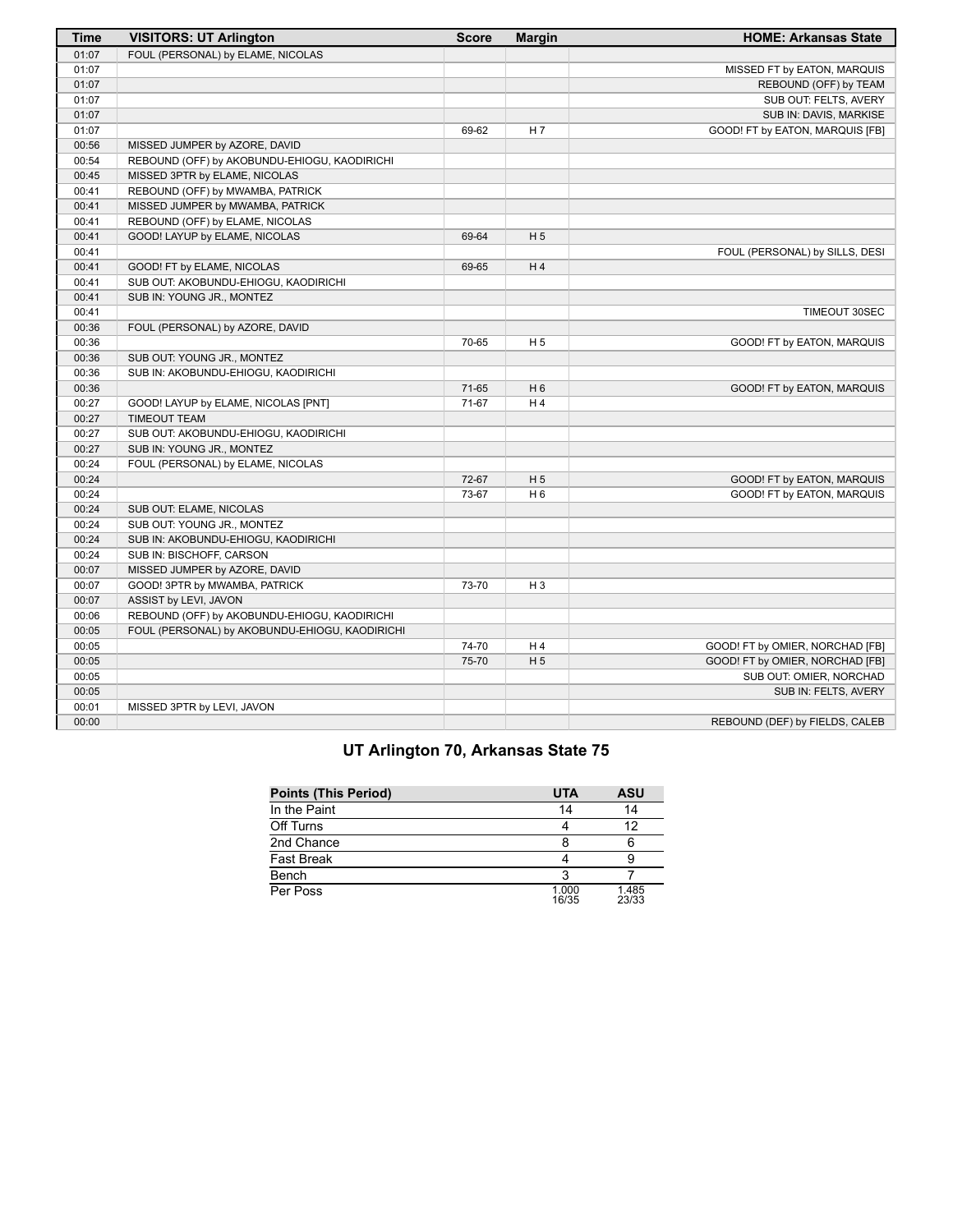## **Official Scoring/Possession Reference Chart UT Arlington vs Arkansas State Period 1 January 20, 2022 at First National Bank Arena - Jonesboro, Ark.**



#### **Period 1**

#### **Starters:**

**UT Arlington**: 0 AKOBUNDU-EHIOGU,KAODIRICHI (F); 1 LEVI,JAVON (G); 4 AZORE,DAVID (G); 20 ELAME,NICOLAS (G); 23 MWAMBA,PATRICK (F);<br>**Arkansas State**: 0 FIELDS,CALEB (G); 3 SILLS,DESI (G); 15 OMIER,NORCHAD (F); 22 WESLEY,KE

| <b>Time</b> | <b>VISITORS: UT Arlington</b>                      | <b>Score</b> | <b>Margin</b>   | <b>HOME: Arkansas State</b>          |
|-------------|----------------------------------------------------|--------------|-----------------|--------------------------------------|
| 19:29       | GOOD! FT by AZORE, DAVID                           | $0 - 1$      | V <sub>1</sub>  |                                      |
| 18:11       | GOOD! 3PTR by MWAMBA, PATRICK                      | $0 - 4$      | V <sub>4</sub>  |                                      |
| 17:56       |                                                    | $2 - 4$      | V <sub>2</sub>  | GOOD! LAYUP by OMIER, NORCHAD        |
| 17:35       | GOOD! JUMPER by AZORE, DAVID                       | $2-6$        | V <sub>4</sub>  |                                      |
| 16:26       | GOOD! 3PTR by MWAMBA, PATRICK                      | $2-9$        | V <sub>7</sub>  |                                      |
| 16:10       |                                                    | $5-9$        | V <sub>4</sub>  | GOOD! 3PTR by FIELDS, CALEB          |
| 14:09       |                                                    | $7-9$        | V <sub>2</sub>  | GOOD! LAYUP by OMIER, NORCHAD        |
| 13:53       | GOOD! LAYUP by MWAMBA, PATRICK                     | $7 - 11$     | V <sub>4</sub>  |                                      |
| 12:34       |                                                    | $9 - 11$     | V <sub>2</sub>  | GOOD! LAYUP by SILLS, DESI           |
| 11:37       | GOOD! DUNK by AKOBUNDU-EHIOGU,<br>KAODIRICHI [PNT] | $9 - 13$     | V <sub>4</sub>  |                                      |
| 10:49       | GOOD! JUMPER by AZORE, DAVID                       | $9 - 15$     | $V_6$           |                                      |
| 10:25       | GOOD! JUMPER by LEVI, JAVON                        | $9 - 17$     | V8              |                                      |
| 09:52       | GOOD! JUMPER by LEVI, JAVON                        | $9 - 19$     | $V$ 10          |                                      |
| 09:35       |                                                    | $11 - 19$    | V8              | GOOD! LAYUP by OMIER, NORCHAD [PNT]  |
| 09:12       |                                                    | 13-19        | V6              | GOOD! DUNK by DAVIS, MARKISE [FB]    |
| 08:25       | GOOD! JUMPER by LEVI, JAVON [PNT]                  | 13-21        | V8              |                                      |
| 07:35       |                                                    | $15 - 21$    | $V_6$           | GOOD! JUMPER by OMIER, NORCHAD [PNT] |
| 07:13       | GOOD! JUMPER by AZORE, DAVID [PNT]                 | 15-23        | V8              |                                      |
| 07:13       | GOOD! FT by AZORE, DAVID                           | 15-24        | V <sub>9</sub>  |                                      |
| 06:42       |                                                    | $17 - 24$    | V <sub>7</sub>  | GOOD! JUMPER by WESLEY, KEYON [PNT]  |
| 06:01       | GOOD! JUMPER by ELAME, NICOLAS                     | 17-26        | V <sub>9</sub>  |                                      |
| 05:42       | GOOD! LAYUP by YOUNG JR., MONTEZ [FB/PNT]          | 17-28        | $V$ 11          |                                      |
| 05:07       | GOOD! 3PTR by TALBOT, BRANDYN                      | 17-31        | V <sub>14</sub> |                                      |
| 04:38       |                                                    | 19-31        | V <sub>12</sub> | GOOD! JUMPER by WESLEY, KEYON [PNT]  |
| 04:13       | GOOD! LAYUP by YOUNG JR., MONTEZ                   | 19-33        | V <sub>14</sub> |                                      |
| 03:27       |                                                    | 21-33        | V <sub>12</sub> | GOOD! JUMPER by FIELDS, CALEB [PNT]  |
| 02:55       |                                                    | 24-33        | V <sub>9</sub>  | GOOD! 3PTR by FIELDS, CALEB          |
| 01:07       |                                                    | 25-33        | V8              | GOOD! FT by FIELDS, CALEB [FB]       |
| 01:07       |                                                    | 26-33        | V <sub>7</sub>  | GOOD! FT by FIELDS, CALEB [FB]       |
| 00:43       | GOOD! FT by AZORE, DAVID                           | 26-34        | $\vee$ 8        |                                      |
| 00:43       | GOOD! FT by AZORE, DAVID                           | 26-35        | V <sub>9</sub>  |                                      |

**UT Arlington 35, Arkansas State 26**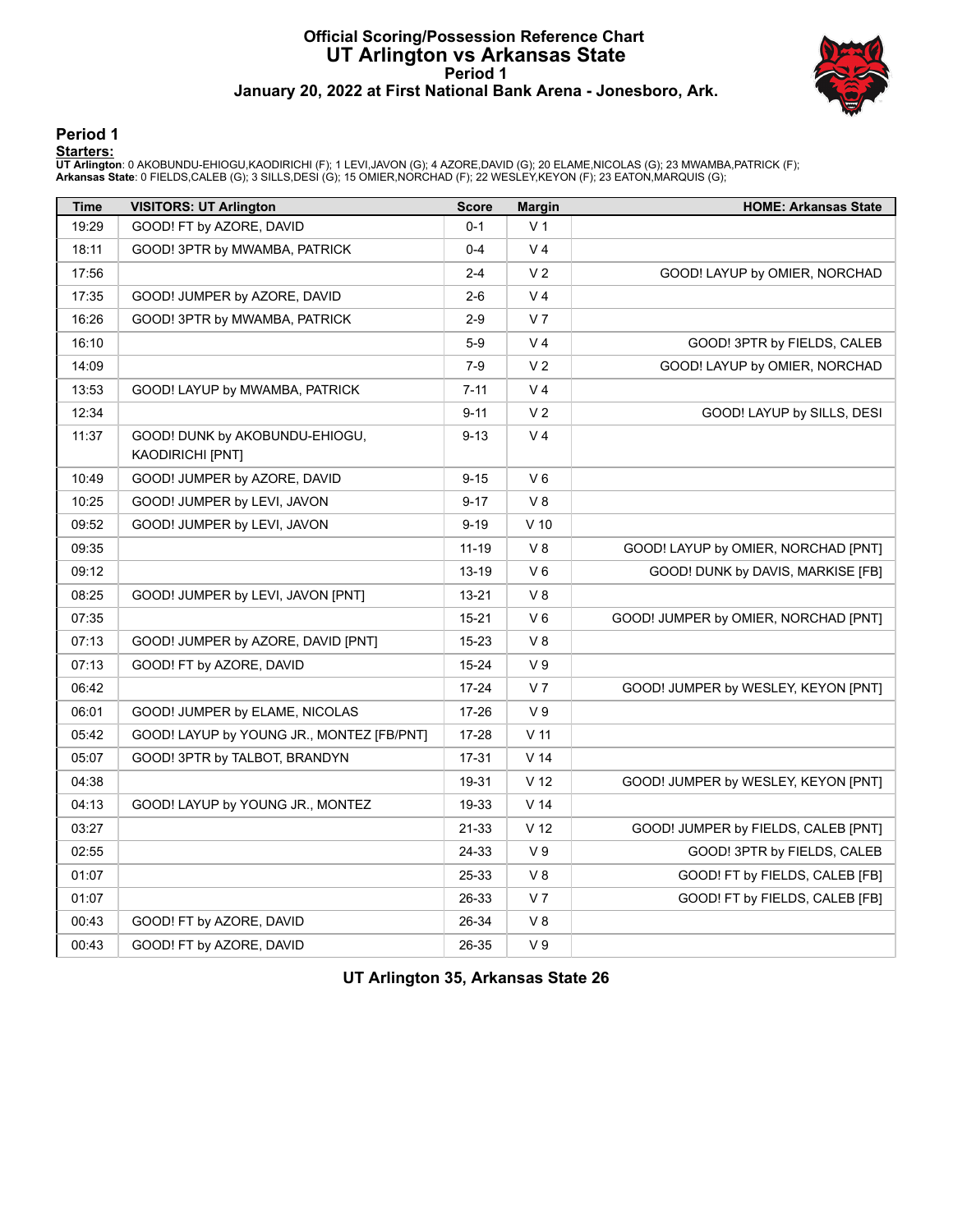#### **Official Scoring/Possession Reference Chart UT Arlington vs Arkansas State Period 2 January 20, 2022 at First National Bank Arena - Jonesboro, Ark.**



#### **Period 2**

#### **Starters:**

**UT Arlington**: 0 AKOBUNDU-EHIOGU,KAODIRICHI (F); 1 LEVI,JAVON (G); 4 AZORE,DAVID (G); 20 ELAME,NICOLAS (G); 23 MWAMBA,PATRICK (F);<br>**Arkansas State**: 0 FIELDS,CALEB (G); 3 SILLS,DESI (G); 15 OMIER,NORCHAD (F); 22 WESLEY,KE

| <b>Time</b> | <b>VISITORS: UT Arlington</b>                            | <b>Score</b> | <b>Margin</b>  | <b>HOME: Arkansas State</b>          |
|-------------|----------------------------------------------------------|--------------|----------------|--------------------------------------|
| 19:36       |                                                          | 27-35        | V8             | GOOD! FT by OMIER, NORCHAD           |
| 19:36       |                                                          | 28-35        | V <sub>7</sub> | GOOD! FT by OMIER, NORCHAD           |
| 18:53       |                                                          | 30-35        | V <sub>5</sub> | GOOD! JUMPER by OMIER, NORCHAD [PNT] |
| 18:24       |                                                          | 33-35        | V <sub>2</sub> | GOOD! 3PTR by SILLS, DESI            |
| 17:39       |                                                          | 34-35        | V <sub>1</sub> | GOOD! FT by SILLS, DESI              |
| 17:39       |                                                          | 35-35        | $\mathsf{T}$   | GOOD! FT by SILLS, DESI              |
| 17:12       | GOOD! LAYUP by AKOBUNDU-EHIOGU,<br><b>KAODIRICHI</b>     | 35-37        | V <sub>2</sub> |                                      |
| 17:00       |                                                          | 37-37        | $\mathsf{T}$   | GOOD! JUMPER by SILLS, DESI          |
| 16:31       | GOOD! DUNK by AKOBUNDU-EHIOGU,<br><b>KAODIRICHI</b>      | 37-39        | V <sub>2</sub> |                                      |
| 16:08       | GOOD! LAYUP by MWAMBA, PATRICK [FB]                      | $37 - 41$    | V <sub>4</sub> |                                      |
| 15:44       |                                                          | 40-41        | V <sub>1</sub> | GOOD! 3PTR by EATON, MARQUIS         |
| 14:39       |                                                          | $41 - 41$    | T              | GOOD! FT by EATON, MARQUIS           |
| 14:39       |                                                          | 42-41        | H <sub>1</sub> | GOOD! FT by EATON, MARQUIS           |
| 13:47       | GOOD! FT by AZORE, DAVID                                 | 42-42        | $\mathsf{T}$   |                                      |
| 13:47       | GOOD! FT by AZORE, DAVID                                 | 42-43        | V <sub>1</sub> |                                      |
| 13:29       |                                                          | 43-43        | T.             | GOOD! FT by OMIER, NORCHAD           |
| 13:10       |                                                          | 45-43        | H <sub>2</sub> | GOOD! DUNK by SILLS, DESI [FB/PNT]   |
| 12:53       | GOOD! 3PTR by BISCHOFF, CARSON                           | 45-46        | V <sub>1</sub> |                                      |
| 12:35       |                                                          | 48-46        | H <sub>2</sub> | GOOD! 3PTR by SILLS, DESI            |
| 11:44       | GOOD! LAYUP by ELAME, NICOLAS                            | 48-48        | T.             |                                      |
| 11:24       |                                                          | 50-48        | H <sub>2</sub> | GOOD! JUMPER by EATON, MARQUIS       |
| 11:02       | GOOD! JUMPER by ELAME, NICOLAS                           | 50-50        | T              |                                      |
| 10:47       |                                                          | 52-50        | H <sub>2</sub> | GOOD! JUMPER by DAVIS, MARKISE       |
| 10:11       | GOOD! DUNK by AKOBUNDU-EHIOGU,<br><b>KAODIRICHI [FB]</b> | $52 - 52$    | $\mathsf{T}$   |                                      |
| 09:48       |                                                          | 54-52        | H <sub>2</sub> | GOOD! LAYUP by FIELDS, CALEB         |
| 09:03       |                                                          | 56-52        | H4             | GOOD! LAYUP by DAVIS, MARKISE [FB]   |
| 08:34       | GOOD! JUMPER by MWAMBA, PATRICK                          | 56-54        | H <sub>2</sub> |                                      |
| 07:31       |                                                          | 58-54        | H 4            | GOOD! JUMPER by OMIER, NORCHAD [PNT] |
| 07:01       |                                                          | 60-54        | H <sub>6</sub> | GOOD! JUMPER by EATON, MARQUIS       |
| 06:30       | GOOD! FT by AZORE, DAVID                                 | 60-55        | H <sub>5</sub> |                                      |
| 06:30       | GOOD! FT by AZORE, DAVID                                 | 60-56        | H 4            |                                      |
| 06:30       | GOOD! FT by AZORE, DAVID                                 | 60-57        | H <sub>3</sub> |                                      |
| 05:21       |                                                          | 62-57        | H <sub>5</sub> | GOOD! DUNK by SILLS, DESI [FB]       |
| 03:47       | GOOD! FT by LEVI, JAVON                                  | 62-58        | H 4            |                                      |
| 03:47       | GOOD! FT by LEVI, JAVON                                  | 62-59        | $H_3$          |                                      |
| 03:19       |                                                          | 63-59        | H 4            | GOOD! FT by OMIER, NORCHAD           |
| 02:32       |                                                          | 66-59        | H <sub>7</sub> | GOOD! 3PTR by FELTS, AVERY           |
| 01:46       |                                                          | 68-59        | H 9            | GOOD! LAYUP by EATON, MARQUIS [PNT]  |
| 01:28       | GOOD! 3PTR by AZORE, DAVID                               | 68-62        | H <sub>6</sub> |                                      |
| 01:07       |                                                          | 69-62        | H 7            | GOOD! FT by EATON, MARQUIS [FB]      |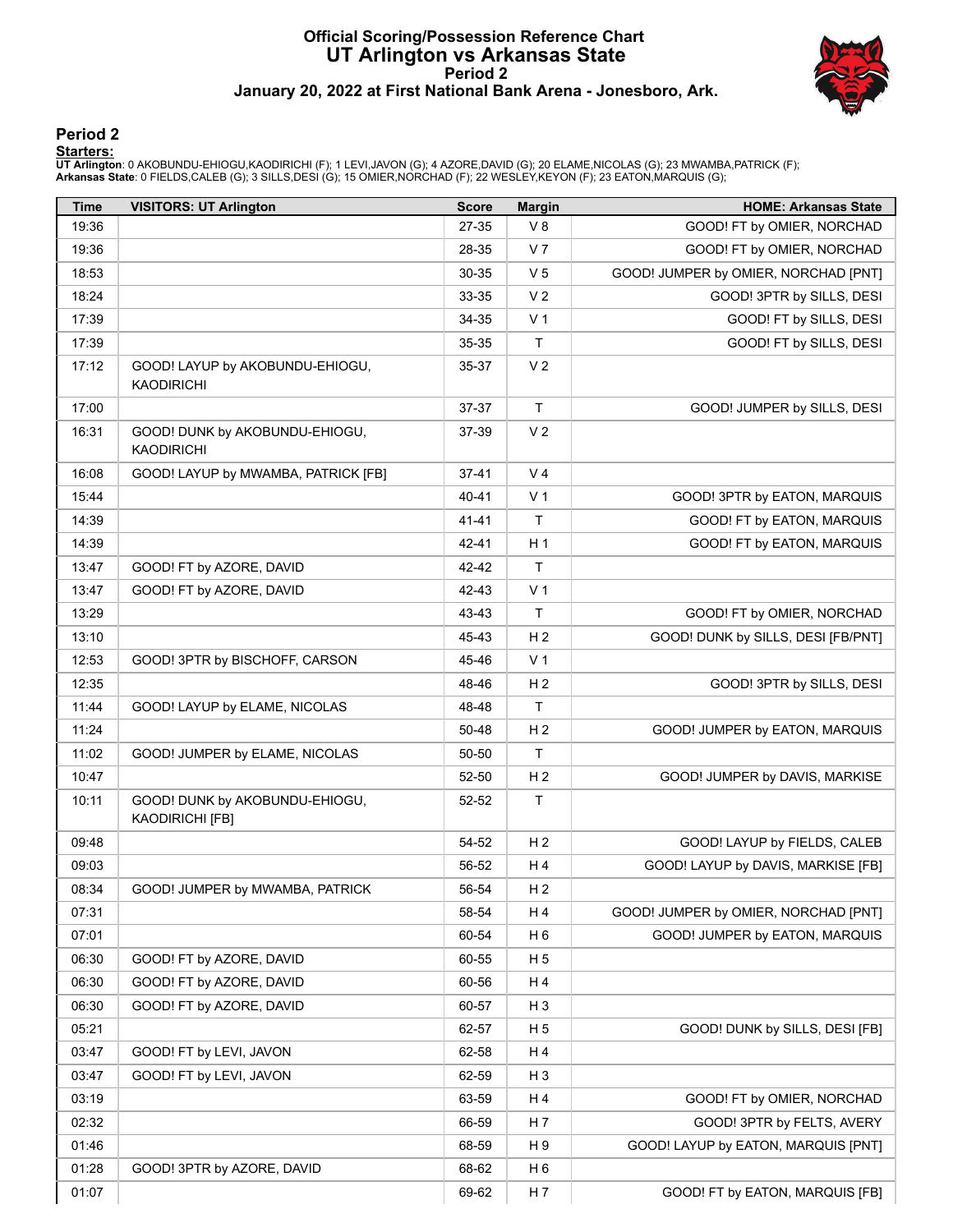| <b>Time</b> | <b>VISITORS: UT Arlington</b>       | <b>Score</b> | <b>Margin</b>  | <b>HOME: Arkansas State</b>     |
|-------------|-------------------------------------|--------------|----------------|---------------------------------|
| 00:41       | GOOD! LAYUP by ELAME, NICOLAS       | 69-64        | H <sub>5</sub> |                                 |
| 00:41       | GOOD! FT by ELAME, NICOLAS          | 69-65        | H <sub>4</sub> |                                 |
| 00:36       |                                     | 70-65        | H <sub>5</sub> | GOOD! FT by EATON, MARQUIS      |
| 00:36       |                                     | 71-65        | H 6            | GOOD! FT by EATON, MARQUIS      |
| 00:27       | GOOD! LAYUP by ELAME, NICOLAS [PNT] | 71-67        | H <sub>4</sub> |                                 |
| 00:24       |                                     | 72-67        | H <sub>5</sub> | GOOD! FT by EATON, MARQUIS      |
| 00:24       |                                     | 73-67        | H 6            | GOOD! FT by EATON, MARQUIS      |
| 00:07       | GOOD! 3PTR by MWAMBA, PATRICK       | 73-70        | $H_3$          |                                 |
| 00:05       |                                     | 74-70        | H <sub>4</sub> | GOOD! FT by OMIER, NORCHAD [FB] |
| 00:05       |                                     | 75-70        | H <sub>5</sub> | GOOD! FT by OMIER, NORCHAD [FB] |

**UT Arlington 70, Arkansas State 75**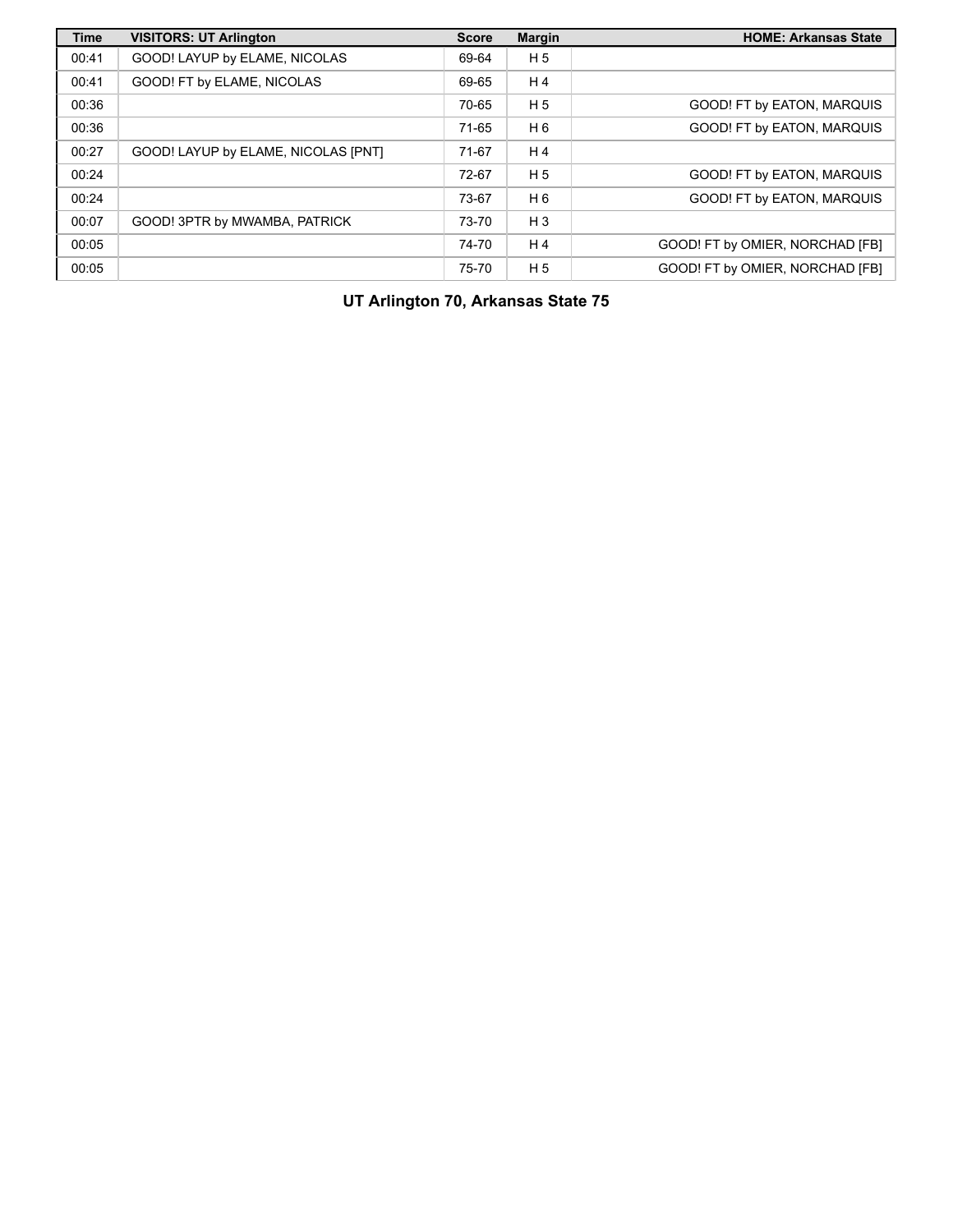#### **Official Substitutions Log UT Arlington vs Arkansas State Period 1 January 20, 2022 at First National Bank Arena - Jonesboro, Ark.**



| <b>VISITORS: UT Arlington</b>                            | Time           | <b>Score</b> | <b>HOME: Arkansas State</b>   |
|----------------------------------------------------------|----------------|--------------|-------------------------------|
| 0 AKOBUNDU-EHIOGU.KAODIRICHI                             |                |              | 0 FIELDS, CALEB               |
| 1 LEVI, JAVON                                            |                |              | 3 SILLS, DESI                 |
| 4 AZORE, DAVID                                           |                |              | 15 OMIER, NORCHAD             |
| 20 ELAME, NICOLAS                                        |                |              | 22 WESLEY, KEYON              |
| 23 MWAMBA, PATRICK                                       |                |              | 23 EATON, MARQUIS             |
|                                                          | 16:45          | $6-2$        | SUB OUT: SILLS, DESI          |
|                                                          | 16:45          |              | SUB IN: FELTS, AVERY          |
| SUB OUT: 0 AKOBUNDU-EHIOGU, KAODIRICHI                   | 15:11          | $9-5$        |                               |
| SUB OUT: 20 ELAME, NICOLAS                               | 15:11          |              |                               |
| SUB OUT: 23 MWAMBA, PATRICK                              | 15:11          |              |                               |
| SUB IN: 3 BISCHOFF, CARSON                               | 15:11          |              |                               |
| SUB IN: 22 WILSON, SHEMAR                                | 15:11          |              |                               |
| SUB IN: 24 YOUNG JR., MONTEZ                             | 15:11          |              |                               |
| SUB OUT: 1 LEVI, JAVON                                   | 14:41          | $9-5$        |                               |
| SUB OUT: 4 AZORE, DAVID                                  | 14:41          |              |                               |
| SUB IN: 10 HOIBERG, JACK                                 | 14:41          |              |                               |
| SUB IN: 23 MWAMBA, PATRICK                               | 14:41          |              |                               |
|                                                          | 12:53          | $11 - 7$     | SUB OUT: WESLEY, KEYON        |
|                                                          | 12:53          |              | SUB OUT: EATON, MARQUIS       |
|                                                          | 12:53          |              | SUB IN: DAVIS, MARKISE        |
|                                                          | 12:53          |              | SUB IN: SILLS, DESI           |
| SUB OUT: 22 WILSON, SHEMAR                               | 12:53          |              |                               |
| SUB IN: 0 AKOBUNDU-EHIOGU, KAODIRICHI                    | 12:53          |              |                               |
|                                                          | 11:13          | $13-9$       | SUB OUT: FIELDS, CALEB        |
|                                                          | 11:13          |              | SUB OUT: FELTS, AVERY         |
|                                                          | 11:13          |              | SUB IN: FARRINGTON, MALCOLM   |
|                                                          | 11:13          |              | <b>SUB IN: EATON, MARQUIS</b> |
| SUB OUT: 3 BISCHOFF, CARSON                              | 11:13          |              |                               |
| SUB OUT: 10 HOIBERG, JACK<br>SUB OUT: 23 MWAMBA, PATRICK | 11:13<br>11:13 |              |                               |
| SUB IN: 1 LEVI, JAVON                                    | 11:13          |              |                               |
| SUB IN: 4 AZORE, DAVID                                   | 11:13          |              |                               |
| SUB IN: 20 ELAME, NICOLAS                                | 11:13          |              |                               |
| SUB OUT: 24 YOUNG JR., MONTEZ                            | 10:15          | $17-9$       |                               |
| SUB IN: 23 MWAMBA, PATRICK                               | 10:15          |              |                               |
|                                                          | 07:13          | $23 - 15$    | SUB OUT: DAVIS, MARKISE       |
|                                                          | 07:13          |              | SUB OUT: SILLS, DESI          |
|                                                          | 07:13          |              | SUB OUT: FARRINGTON, MALCOLM  |
|                                                          | 07:13          |              | SUB OUT: OMIER, NORCHAD       |
|                                                          | 07:13          |              | SUB IN: FIELDS, CALEB         |
|                                                          | 07:13          |              | SUB IN: WILLIS, CHRISTIAN     |
|                                                          | 07:13          |              | SUB IN: WESLEY, KEYON         |
| SUB OUT: 0 AKOBUNDU-EHIOGU, KAODIRICHI                   | 07:13<br>07:13 |              | SUB IN: JACKSON, ANTWON       |
| SUB OUT: 20 ELAME, NICOLAS                               | 07:13          |              |                               |
| SUB OUT: 23 MWAMBA, PATRICK                              | 07:13          |              |                               |
| SUB IN: 5 TALBOT, BRANDYN                                | 07:13          |              |                               |
| SUB IN: 22 WILSON, SHEMAR                                | 07:13          |              |                               |
| SUB IN: 24 YOUNG JR., MONTEZ                             | 07:13          |              |                               |
| SUB OUT: 4 AZORE, DAVID                                  | 07:13          |              |                               |
| SUB IN: 20 ELAME, NICOLAS                                | 07:13          |              |                               |
| SUB OUT: 1 LEVI, JAVON                                   | 05:25          | 28-17        |                               |
| SUB IN: 10 HOIBERG, JACK                                 | 05:25          |              |                               |
|                                                          | 03:41          | $33-19$      | SUB OUT: EATON, MARQUIS       |
|                                                          | 03:41          |              | SUB OUT: JACKSON, ANTWON      |
|                                                          | 03:41          |              | SUB IN: SILLS, DESI           |
|                                                          | 03:41          |              | SUB IN: OMIER, NORCHAD        |
| SUB OUT: 22 WILSON, SHEMAR                               | 03:41          |              |                               |
| SUB IN: 0 AKOBUNDU-EHIOGU, KAODIRICHI                    | 03:41          |              |                               |
|                                                          | 01:53          | 33-24        | SUB OUT: WESLEY, KEYON        |
|                                                          | 01:53          |              | SUB IN: DAVIS, MARKISE        |
| SUB OUT: 10 HOIBERG, JACK                                | 01:53          |              |                               |
| SUB OUT: 20 ELAME, NICOLAS                               | 01:53          |              |                               |
| SUB OUT: 24 YOUNG JR., MONTEZ                            | 01:53          |              |                               |
| SUB IN: 1 LEVI, JAVON<br>SUB IN: 4 AZORE, DAVID          | 01:53<br>01:53 |              |                               |
| SUB IN: 23 MWAMBA, PATRICK                               | 01:53          |              |                               |
|                                                          | 01:27          | 33-24        | SUB OUT: WILLIS, CHRISTIAN    |
|                                                          | 01:27          |              | <b>SUB IN: EATON, MARQUIS</b> |
|                                                          |                |              |                               |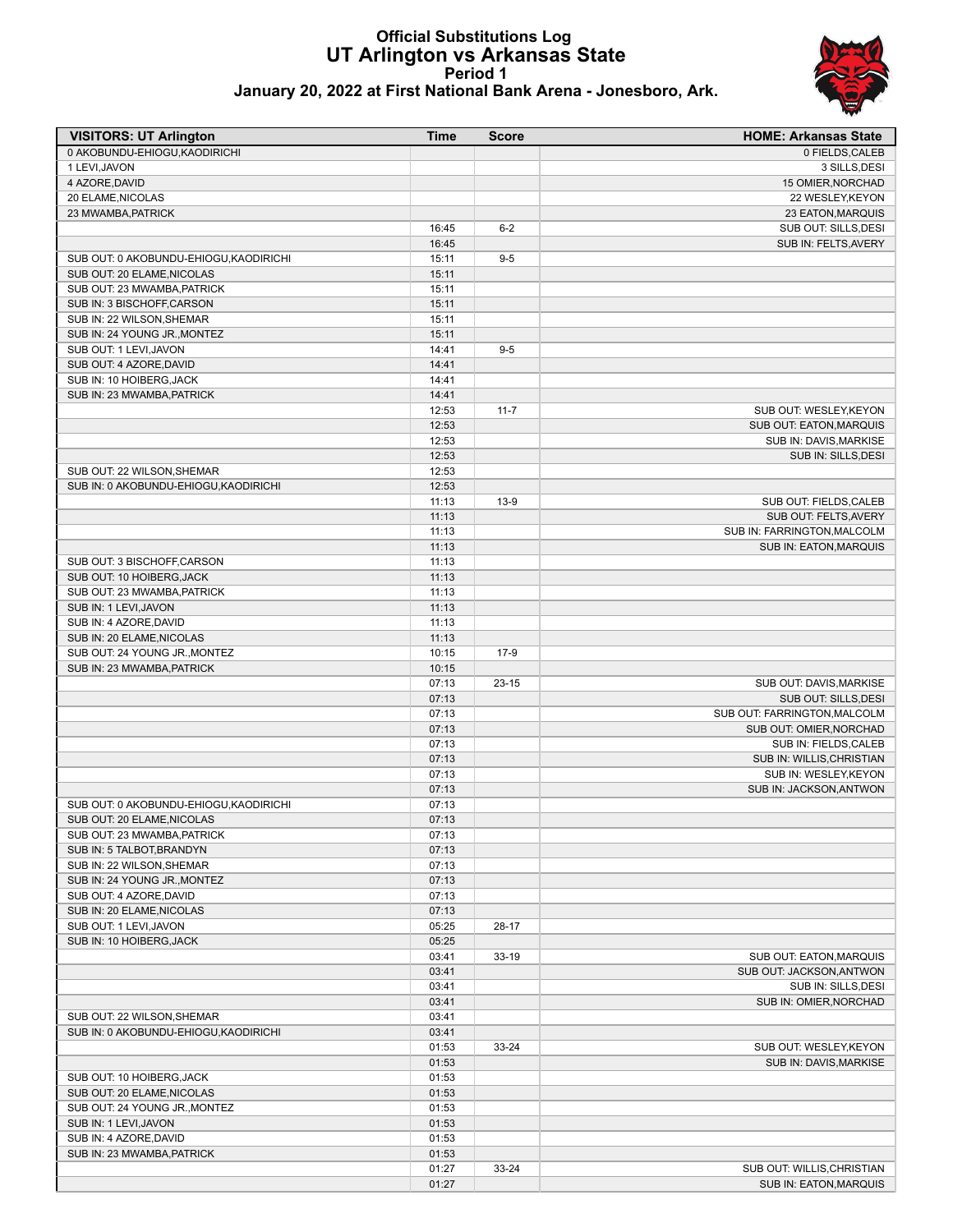| <b>VISITORS: UT Arlington</b>          | <b>Time</b> | <b>Score</b> | <b>HOME: Arkansas State</b> |
|----------------------------------------|-------------|--------------|-----------------------------|
|                                        | 01:07       | $33 - 25$    | SUB OUT: SILLS, DESI        |
|                                        | 01:07       |              | SUB IN: FELTS, AVERY        |
| SUB OUT: 1 LEVI, JAVON                 | 01:07       |              |                             |
| SUB IN: 10 HOIBERG, JACK               | 01:07       |              |                             |
|                                        | 00:43       | $35 - 26$    | SUB OUT: DAVIS, MARKISE     |
|                                        | 00:43       |              | SUB IN: SILLS, DESI         |
| SUB OUT: 5 TALBOT, BRANDYN             | 00:43       |              |                             |
| SUB IN: 20 ELAME, NICOLAS              | 00:43       |              |                             |
|                                        | 00:14       | $35 - 26$    | SUB OUT: SILLS.DESI         |
|                                        | 00:14       |              | SUB OUT: OMIER, NORCHAD     |
|                                        | 00:14       |              | SUB IN: DAVIS, MARKISE      |
|                                        | 00:14       |              | SUB IN: JACKSON, ANTWON     |
| SUB OUT: 0 AKOBUNDU-EHIOGU, KAODIRICHI | 00:14       |              |                             |
| SUB OUT: 20 ELAME, NICOLAS             | 00:14       |              |                             |
| SUB IN: 3 BISCHOFF.CARSON              | 00:14       |              |                             |
| SUB IN: 5 TALBOT BRANDYN               | 00:14       |              |                             |

# **UT Arlington 35, Arkansas State 26**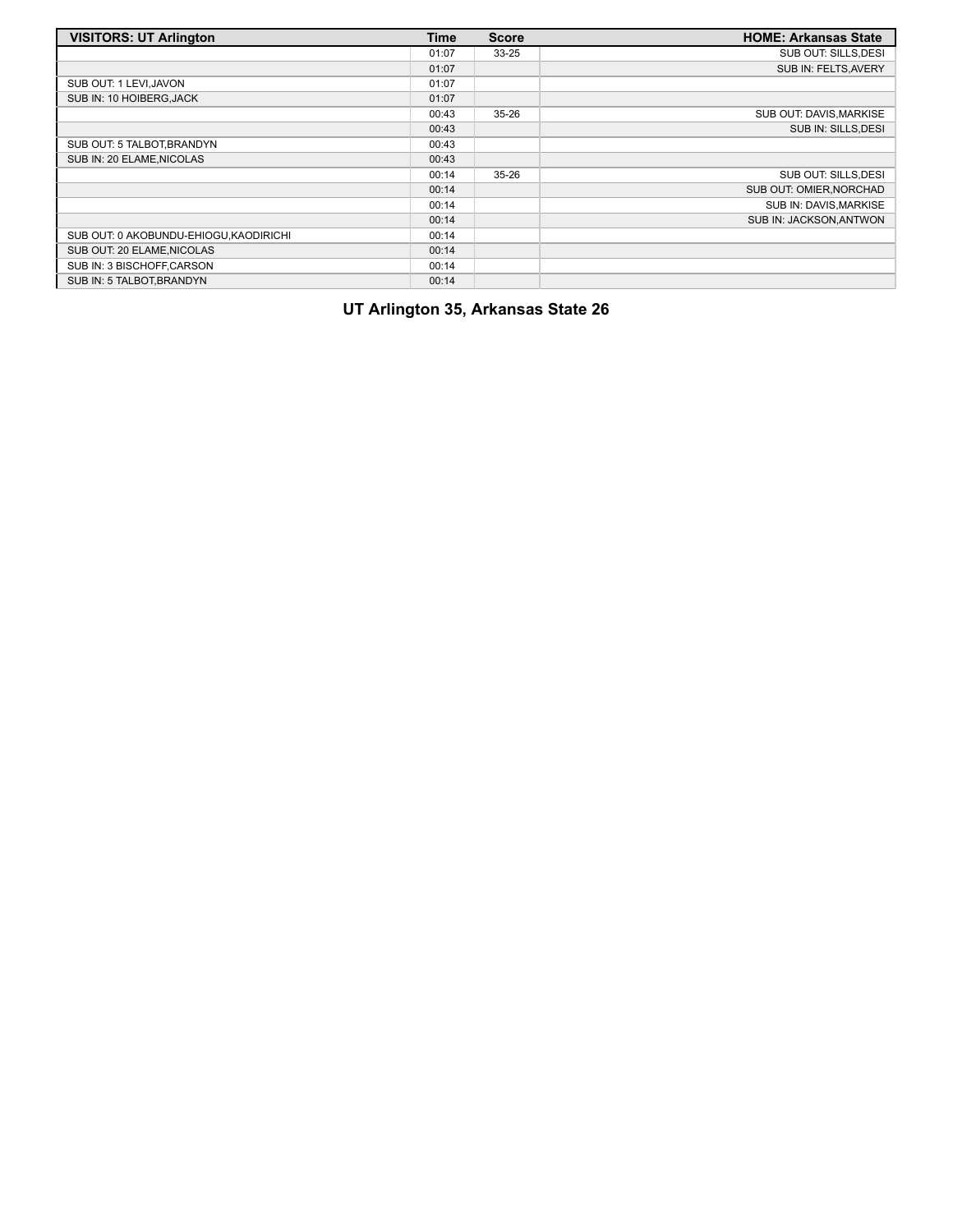# **Official Substitutions Log UT Arlington vs Arkansas State Period 2**



|  |  | January 20, 2022 at First National Bank Arena - Jonesboro, Ark. |  |  |  |
|--|--|-----------------------------------------------------------------|--|--|--|
|--|--|-----------------------------------------------------------------|--|--|--|

| <b>VISITORS: UT Arlington</b>                               | <b>Time</b>    | <b>Score</b>   | <b>HOME: Arkansas State</b>                     |
|-------------------------------------------------------------|----------------|----------------|-------------------------------------------------|
| 0 AKOBUNDU-EHIOGU, KAODIRICHI                               |                |                | 0 FIELDS, CALEB                                 |
| 1 LEVI, JAVON                                               |                |                | 3 SILLS, DESI                                   |
| 4 AZORE, DAVID                                              |                |                | 15 OMIER, NORCHAD                               |
| 20 ELAME, NICOLAS                                           |                |                | 22 WESLEY, KEYON                                |
| 23 MWAMBA, PATRICK                                          |                |                | 23 EATON, MARQUIS                               |
|                                                             | 20:00          | $\overline{a}$ | SUB OUT: DAVIS, MARKISE                         |
|                                                             | 20:00          |                | SUB OUT: FELTS, AVERY                           |
|                                                             | 20:00<br>20:00 |                | SUB OUT: JACKSON, ANTWON                        |
|                                                             | 20:00          |                | SUB IN: SILLS, DESI<br>SUB IN: OMIER, NORCHAD   |
|                                                             | 20:00          |                | SUB IN: WESLEY, KEYON                           |
| SUB OUT: 3 BISCHOFF, CARSON                                 | 20:00          |                |                                                 |
| SUB OUT: 5 TALBOT, BRANDYN                                  | 20:00          |                |                                                 |
| SUB OUT: 10 HOIBERG, JACK                                   | 20:00          |                |                                                 |
| SUB IN: 0 AKOBUNDU-EHIOGU, KAODIRICHI                       | 20:00          |                |                                                 |
| SUB IN: 1 LEVI, JAVON                                       | 20:00          |                |                                                 |
| SUB IN: 20 ELAME, NICOLAS                                   | 20:00          |                |                                                 |
| SUB OUT: 20 ELAME, NICOLAS                                  | 17:39          | 35-34          |                                                 |
| SUB IN: 3 BISCHOFF, CARSON                                  | 17:39          |                |                                                 |
|                                                             | 15:21          | 41-40          | SUB OUT: FIELDS, CALEB                          |
|                                                             | 15:21          |                | SUB IN: WILLIS.CHRISTIAN                        |
| SUB OUT: 0 AKOBUNDU-EHIOGU, KAODIRICHI                      | 15:21          |                |                                                 |
| SUB IN: 22 WILSON, SHEMAR                                   | 15:21          |                |                                                 |
|                                                             | 14:39          | 41-41          | SUB OUT: WESLEY, KEYON                          |
|                                                             | 14:39          |                | SUB IN: DAVIS, MARKISE                          |
| SUB OUT: 1 LEVI, JAVON                                      | 14:39          |                |                                                 |
| SUB IN: 10 HOIBERG, JACK                                    | 14:39          |                |                                                 |
| SUB OUT: 23 MWAMBA, PATRICK<br>SUB IN: 24 YOUNG JR., MONTEZ | 13:47<br>13:47 | 43-42          |                                                 |
| SUB OUT: 22 WILSON, SHEMAR                                  | 13:29          | 43-43          |                                                 |
| SUB IN: 0 AKOBUNDU-EHIOGU, KAODIRICHI                       | 13:29          |                |                                                 |
| SUB OUT: 4 AZORE, DAVID                                     | 12:40          | 46-45          |                                                 |
| SUB IN: 20 ELAME, NICOLAS                                   | 12:40          |                |                                                 |
|                                                             | 11:43          | 48-48          | SUB OUT: SILLS, DESI                            |
|                                                             | 11:43          |                | SUB IN: FIELDS, CALEB                           |
| SUB OUT: 3 BISCHOFF, CARSON                                 | 09:03          | 52-56          |                                                 |
| SUB OUT: 10 HOIBERG, JACK                                   | 09:03          |                |                                                 |
| SUB OUT: 24 YOUNG JR., MONTEZ                               | 09:03          |                |                                                 |
| SUB IN: 1 LEVI, JAVON                                       | 09:03          |                |                                                 |
| SUB IN: 4 AZORE, DAVID                                      | 09:03          |                |                                                 |
| SUB IN: 23 MWAMBA, PATRICK                                  | 09:03          |                |                                                 |
|                                                             | 07:20          | 54-58          | SUB OUT: DAVIS, MARKISE                         |
|                                                             | 07:20          |                | SUB OUT: WILLIS, CHRISTIAN                      |
|                                                             | 07:20<br>07:20 |                | SUB IN: FELTS, AVERY                            |
| SUB OUT: 23 MWAMBA, PATRICK                                 | 07:20          |                | SUB IN: SILLS, DESI                             |
| SUB IN: 3 BISCHOFF, CARSON                                  | 07:20          |                |                                                 |
|                                                             | 06:30          | 57-60          | SUB OUT: EATON, MARQUIS                         |
|                                                             | 06:30          |                | SUB IN: DAVIS, MARKISE                          |
| SUB OUT: 0 AKOBUNDU-EHIOGU, KAODIRICHI                      | 04:05          | 57-62          |                                                 |
| SUB OUT: 20 ELAME, NICOLAS                                  | 04:05          |                |                                                 |
| SUB IN: 5 TALBOT, BRANDYN                                   | 04:05          |                |                                                 |
| SUB IN: 22 WILSON.SHEMAR                                    | 04:05          |                |                                                 |
| SUB OUT: 3 BISCHOFF, CARSON                                 | 03:47          | 57-62          |                                                 |
| SUB IN: 23 MWAMBA, PATRICK                                  | 03:47          |                |                                                 |
| SUB OUT: 5 TALBOT, BRANDYN                                  | 03:47          |                |                                                 |
| SUB IN: 20 ELAME, NICOLAS                                   | 03:47          |                |                                                 |
| SUB OUT: 22 WILSON, SHEMAR                                  | 03:19          | 59-62          |                                                 |
| SUB IN: 0 AKOBUNDU-EHIOGU, KAODIRICHI                       | 03:19          |                |                                                 |
|                                                             | 02:54          | 59-63          | SUB OUT: DAVIS, MARKISE                         |
|                                                             | 02:54          |                | <b>SUB IN: EATON, MARQUIS</b>                   |
|                                                             | 01:21<br>01:21 | 62-68          | SUB OUT: FELTS, AVERY<br>SUB IN: DAVIS, MARKISE |
| SUB OUT: 20 ELAME, NICOLAS                                  | 01:21          |                |                                                 |
| SUB IN: 3 BISCHOFF, CARSON                                  | 01:21          |                |                                                 |
|                                                             | 01:14          | 62-68          | SUB OUT: DAVIS, MARKISE                         |
|                                                             | 01:14          |                | SUB IN: FELTS, AVERY                            |
| SUB OUT: 3 BISCHOFF, CARSON                                 | 01:14          |                |                                                 |
| SUB IN: 20 ELAME, NICOLAS                                   | 01:14          |                |                                                 |